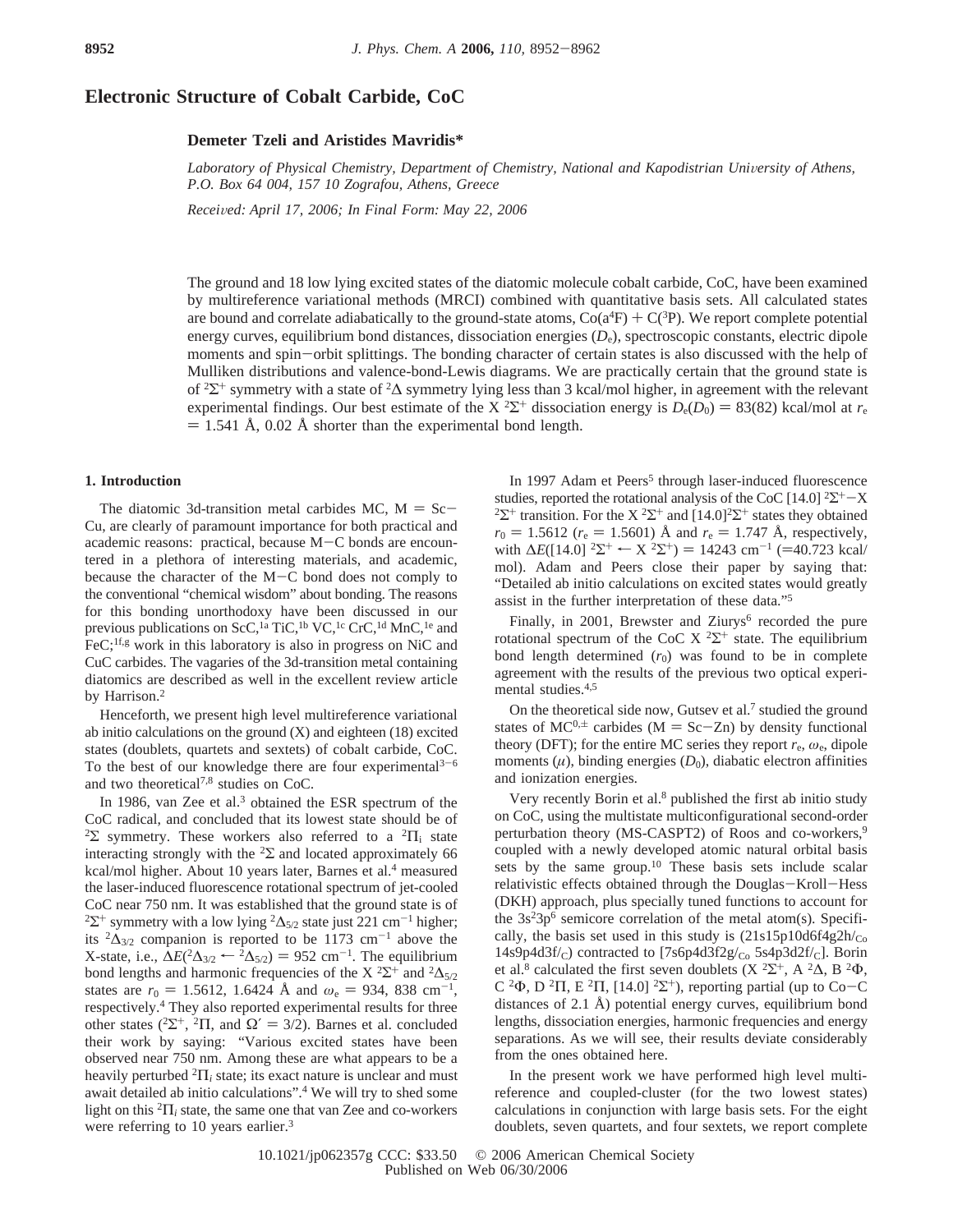potential energy curves (PEC), energetics, common spectroscopic parameters, and dipole moments; the deciphering of the Co-C bond is also one of the goals of the present study.

In section 2 we define the technical approach followed, in section 3 our results are discussed, and in section 4 some final remarks and comments are presented.

#### **2. Computational Approach**

For the Co atom the averaged atomic natural orbital (ANO) basis set of Bauschlicher,<sup>11</sup> (20s15p10d6f4g), and for the C atom the correlation consistent basis set of quadruple cardinality by Dunning,<sup>12</sup> cc-pVQZ =  $(12s6p3d2f1g)$  were used. Both sets were generally contracted to  $[7s6p4d3f2g/c<sub>o</sub>5s4p3d2f1g/c]$ , thus containing 139 spherical Gaussian functions. For the two lowest CoC states ( $2\sum^{+}$ ,  $2\Delta$ ) the recently developed extended correlation consistent basis sets of quadruple quality by Balabanov and Peterson<sup>13</sup> for the 3d-transition metal elements,  $cc$ -pVQZ = 22s18p11d3f2g1h, combined with the cc-pVQZ of Dunning12 for the C atom were employed, generally contracted to  $[8s7p5d3f2g1h/c<sub>o</sub> 5s4p3d2f1g/c] \equiv 4Z$ . Finally, to account for the  $3s<sup>2</sup>3p<sup>6</sup>$  core-valence correlation effects, the cobalt-pVQZ set was augmented by a series of  $2s + 2p + 2d + 1f + 1g + 1h$ weighted core functions, as suggested in ref 13. Combining with the cc-pVQZ basis set of C gives rise to the contracted  $[10s9p7d4f3g2h/c<sub>o</sub> 5s4p3d2f1g/c] \equiv C4Z$  set, spanning a 204 dimensional one-electron space.

The inherent multireference character of CoC and our desire to construct complete potential energy curves (PEC), makes the use of a multireference approach compulsory. Hence, the complete active space self-consistent field  $+$  single  $+$  double replacements (CASSCF  $+ 1 + 2 = MRCI$ ) methodology was used for all states studied. For the two lowest states ( ${}^{2}\Sigma^{+}$ ,  ${}^{2}\Delta$ ) the restricted coupled cluster  $+$  singles  $+$  doubles  $+$  perturbative triples (RCCSD(T)) single reference method was also tried, but using CASSCF natural orbitals.

The multireference zeroth-order functions were built by allocating the 13 active electrons (3d<sup>7</sup>4s<sup>2</sup> on Co + 2s<sup>2</sup>2p<sup>2</sup> on C) to a 10 valence orbital space (one 4s and five 3d on  $Co +$ one 2s and three 2p on C). The size of our reference spaces range from 474 ( ${}^6\Delta$ ) to 3526 ( ${}^{2}\Sigma^{+}$ ) configuration functions (CF), with CI spaces ranging from  $49 \times 10^6$  ( $^2$ Π) to  $134 \times 10^6$  ( $^2$ Σ<sup>+</sup>) CFs. When the internal contraction (icMRCI) scheme of Werner and Knowles is applied, $14$  the CI expansions are reduced by about 2 orders of magnitude ( $\sim$ 2.45 × 10<sup>4</sup> to 1.22 × 10<sup>6</sup>). The estimation of core-correlation effects (core  $\equiv 3s^23p^6$  of Co) in the two lowest states was obtained by including the 8 semicore electrons of Co in the CI procedure; these calculations will be referred to as C-MRCI. For the Balabanov-Peterson basis set the C-MRCI (icC-MRCI) expansions contain about  $1.7 \times 10^9$  (20  $\times$  10<sup>6</sup>) CFs. Scalar relativistic effects for the two lowest  $2\Sigma^+$  and  $2\Delta$  states were estimated through the second-order Douglas-Kroll-Hess<sup>15,16</sup> (DKH2) approximation. For the 1<sup>2</sup>Δ,  $2^{4}\Phi$ ,  $3^{4}\Pi$ ,  $4^{2}\Phi$ ,  $5^{2}\Phi$ ,  $6^{2}\Pi$ ,  $7^{4}\Delta$ , and  $8^{2}\Pi$  states the spinorbit (SO) splittings were calculated using the previous uncontracted basis sets of Bauschlicher and Dunning (but with the g functions removed) at the MRCI/ $(20s15p10d6f/_{Co} 12s6p3d2f/$ c) level of theory through the Breit-Pauli operator.

With the counterpoise technique, $17$  the basis set superposition errors (BSSE) of the X<sup>2</sup> $\Sigma$ <sup>+</sup> and 1<sup>2</sup> $\Delta$  states at the MRCI level were determined to be 0.63 and 0.57 kcal/mol by employing the Bauschlicher  $(B)$  basis set on  $Co<sup>11</sup>$  The corresponding values of the Balabanov-Peterson (P) basis  $(4Z)^{13}$  are 0.65 and 0.60 kcal/mol, respectively.

All calculations were done under  $C_{2v}$  symmetry constraints, whereas the CASSCF wave functions were enforced to possess

**TABLE 1: Total Energies (hartree) of the a4F(4s23d7) and**  $b^4F(4s^13d^8)$  States, and the  $b^4F \leftarrow a^4F$  Energy Separation **(eV) of Co at Different Levels of Theory**

|                                              |               | Co            |                        |
|----------------------------------------------|---------------|---------------|------------------------|
| method <sup>a</sup>                          | $a^4F$        | $b^4F$        | $b^4F \leftarrow a^4F$ |
| $\operatorname{MRCI}^b$                      | $-1381.67029$ | $-1381.65300$ | 0.470                  |
| $\mathsf{M}\mathsf{R}\mathrm{C}\mathsf{I}^c$ | $-1381.67398$ | $-1381.65669$ | 0.471                  |
| $MRCI+Qb$                                    | $-1381.6886$  | $-1381.6706$  | 0.489                  |
| MRCI+O $^c$                                  | $-1381.6923$  | $-1381.6740$  | 0.498                  |
| $MRCI+DKH2^b$                                | $-1392.12073$ | $-1392.09172$ | 0.789                  |
| MRCI+DKH2 $^c$                               | $-1392.11863$ | $-1392.08972$ | 0.787                  |
| MRCI+DKH2+O <sup>b</sup>                     | $-1392.1397$  | $-1392.1102$  | 0.801                  |
| MRCI+DKH2+O $^c$                             | $-1392.1373$  | $-1392.1076$  | 0.809                  |
| C-MRCI $^b$                                  | $-1382.00557$ | $-1382.99261$ | 0.353                  |
| $\operatorname{C-MRCI}^c$                    | $-1382.08937$ | $-1382.07717$ | 0.329                  |
| C-MRCI+O $^b$                                | $-1382.0503$  | $-1382.0390$  | 0.308                  |
| C-MRCI+O $^c$                                | $-1382.1382$  | $-1382.1276$  | 0.284                  |
| C-MRCI+DKH2 <sup>b</sup>                     | $-1392.51129$ | $-1392.48591$ | 0.691                  |
| C-MRCI+DKH2 $^c$                             | $-1392.53485$ | $-1392.51081$ | 0.654                  |
| C-MRCI+DKH2+Q <sup>b</sup>                   | $-1392.5597$  | $-1392.5363$  | 0.638                  |
| C-MRCI+DKH2+O $^c$                           | $-1392.5844$  | $-1392.5620$  | 0.609                  |
| $ext{ext}^d$                                 |               |               | 0.417                  |
|                                              |               |               |                        |

*<sup>a</sup>* Q and DKH2 refer to the Davidson correction and to second-order Douglas-Kroll-Hess scalar relativistic corrections. *<sup>b</sup>* Bauschlicher's basis set for Co, [7s6p4d3f2g]. *<sup>c</sup>* Peterson's basis sets for Co, [8s7p5d3f2g1h] and [10s9p7d4f3g2h] for the C-calculations. *<sup>d</sup>* Reference 21.

axial angular momentum symmetry, i.e.,  $|\Lambda| = 0$  (Σ), 1 (Π), 2 (Δ) and 3 (Φ). For the excited states 5 <sup>2</sup>Φ, 8 <sup>2</sup>Π, 10 <sup>2</sup>Σ<sup>+</sup>, 11 <sup>2</sup>Δ, 12<sup>4</sup>Δ, 15<sup>4</sup>Π, and 16<sup>4</sup>Φ the state average (SA) approach<sup>18</sup> was used due to their strong interaction with states of the same symmetry species.

Finally, it should be mentioned that because of the relatively large number of active electrons (13), the MRCI, and of course more so the C-MRCI calculations, suffer from significant size nonextensivity errors: 11 mh at the MRCI, minimized to about 3 mh after including the Davidson correction<sup>19</sup> for unlinked clusters  $(+Q)$  and approximately the same for all studied states.

All calculations were performed with the MOLPRO 2002.6 suite of codes.20

### **3. Results and Discussion**

Table 1 records absolute energies of the first two states of the Co atom,  $a^4F(4s^23d^7)$  and  $b^4F(4s^13d^8)$ , along with the  $b^4F$  $\leftarrow$  a<sup>4</sup>F energy separation at different levels of theory. Observe that at the MRCI level and in both basis sets  $((B)$ auschlicher<sup>11</sup> or (P)eterson<sup>13</sup>), the calculated atomic splitting  $b^4F \leftarrow a^4F$  is in fair agreement with the experimental value,  $0.470$  vs  $0.417$  eV.<sup>21</sup> However, by increasing the sophistication of the method from MRCI to  $C-MRCI + DKH2 + Q$ , the theoretical results depart monotonically from the experimental value. Obviously, the good MRCI agreement is rather fortuitous due to cancellation of errors.

The ground states of  $Co(a<sup>4</sup>F)$  and  $C(<sup>3</sup>P)$  give rise to a total of 36 molecular CoC <sup>2S+1</sup> $\Lambda$  states, namely, <sup>2S+1</sup>(Γ[1], Φ[2],  $\Delta[3]$ ,  $\Pi[3]$ ,  $\Sigma[3]$ ) with  $2S + 1 = 2$ , 4, and 6, out of which the first nineteen have been investigated as indicated by preliminary CASSCF calculations.

Numerical results of the first two lower states  ${}^{2}\Sigma^{+}$  and  ${}^{2}\Delta$  in a variety of methods, and of the remaining seventeen states limited to the MRCI or MRCI+Q/[7s6p4d3f2g/co 5s4p3d2f1g/ C] level, are listed in Table 2. For all 19 states Table 3 catalogues leading MRCI configurations and atomic Mulliken populations, valence-bond-Lewis (vbL) diagrams indicating graphically the bonding character of every state, and asymptotic fragments. Figure 1 depicts a relative level diagram of the states studied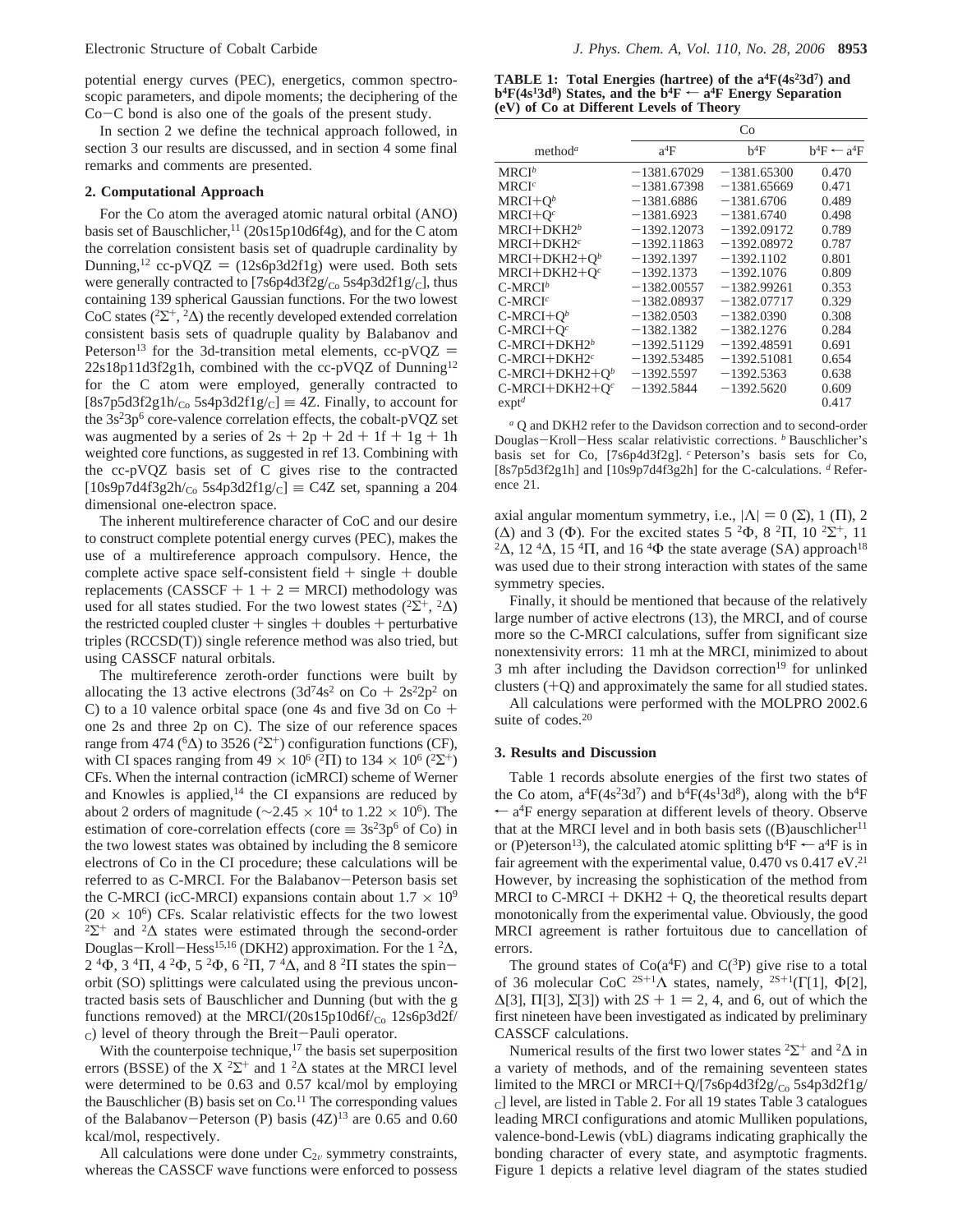**TABLE 2: Absolute Energies** *E* **(hartree), Bond Lengths** *r***<sup>e</sup> (Å), Binding Energies** *D***<sup>e</sup> (kcal/mol), Harmonic Frequencies and** Anharmonic Corrections  $\bar{\omega}_{\rm e},\,\omega_{\rm e}\mathrm{r_{e}}$  (cm<sup>-1</sup>), Rotational Vibrational Couplings  $\alpha_{\rm e}$  (cm<sup>-1</sup>), Centrifugal Distortions  $\bar{D_{\rm e}}$  (cm<sup>-1</sup>), Total<br>Mulliken Charges on Co  $q_{\rm Co}$ , Dipole Moments  $\mu$  (Deb **(Experimental and Other Theoretical Results Also Included)**

| state             | methods <sup>a</sup>               | $-E$                       | $r_{\rm e}$      | $D_{\rm e}$    | $\omega_{\rm e}$ | $\omega_{e}x_{e}$ | $10^{-3}\alpha_e$ | $10^{-7}D_e$   | $q_{\text{Co}}$ | $\langle u \rangle^b$ | $\mu_{\text{FF}}^{\phantom{\dagger}}$ | $T_{\rm e}$          |
|-------------------|------------------------------------|----------------------------|------------------|----------------|------------------|-------------------|-------------------|----------------|-----------------|-----------------------|---------------------------------------|----------------------|
| $X^2\Sigma^+$     | CASSCF                             | 1419.18907                 | 1.569            | 41.0           | 887.1            | 10.56             | 7.72              | 1.65           | 0.10            | 1.00                  | 1.00                                  | 0.0                  |
|                   |                                    | (1419.18986)               | (1.569)          | (41.2)         | (886.4)          | (10.5)            | (7.77)            | (1.65)         | (0.24)          | (0.94)                | (0.94)                                | (0.0)                |
|                   | <b>MRCI</b>                        | 1419.57221                 | 1.548            | 80.4           | 965.4            | 5.66              | 5.71              | 1.51           | 0.06            | 0.86                  | 1.82                                  | 0.0                  |
|                   | MRCI+O                             | (1419.57619)<br>1419.6075  | (1.547)<br>1.552 | (80.7)<br>84.2 | (967.0)          | (5.56)            | (5.69)            | (1.51)         | (0.17)          | (0.80)                | (1.81)<br>2.07                        | (0.0)<br>0.0         |
|                   |                                    | (1419.6112)                | (1.550)          | (84.3)         |                  |                   |                   |                |                 |                       | (2.07)                                | (0.0)                |
|                   | MRCI+DKH2                          | 1430.03368                 | 1.542            | 77.9           | 982.1            | 6.04              | 5.90              | 1.49           | 0.21            | 0.94                  | 1.86                                  | 0.0                  |
|                   |                                    | (1430.03097)               | (1.542)          | (77.7)         | (979.9)          | (5.79)            | (5.88)            | (1.50)         | (0.18)          | (0.94)                | (1.87)                                | (0.0)                |
|                   | MRCI+DKH2+Q                        | 1430.06974<br>(1430.0664)  | 1.545<br>(1.545) | 81.7<br>(81.3) |                  |                   |                   |                |                 |                       | 2.09<br>(2.08)                        | 0.0<br>(0.0)         |
|                   | $C-MRCId$                          | 1419.90261                 | 1.544            | 82.3           | 984.0            | 5.16              | 5.46              | 1.47           | 0.06            | 0.80                  | 1.76                                  | 0.0                  |
|                   |                                    | (1419.98210)               | (1.544)          | (80.5)         | (980.2)          | (3.90)            | (5.29)            | (1.49)         | (0.32)          | (0.73)                | (1.72)                                | (0.0)                |
|                   | $C-MRCI+Qd$                        | 1419.97302                 | 1.546            | 88.7           |                  |                   |                   |                |                 |                       | 2.06                                  | 0.0                  |
|                   | $C-MRCI+DKH2d$                     | (1420.0573)<br>1430.41435  | (1.546)<br>1.541 | (86.9)<br>77.1 | 993.8            | 5.76              | 5.60              |                | 0.23            | 0.90                  | (2.03)<br>1.81                        | (0.0)<br>0.0         |
|                   |                                    | (1430.43747)               | (1.540)          | (77.4)         | (993.4)          | (5.26)            | (5.55)            | 1.46<br>(1.47) | (0.33)          | (0.89)                | (1.79)                                | (0.0)                |
|                   | C-MRCI+DKH2+ $Qd$                  | 1430.4888                  | 1.542            | 83.5           |                  |                   |                   |                |                 |                       | 2.08                                  | 0.0                  |
|                   |                                    | (1430.5132)                | (1.541)          | (83.8)         |                  |                   |                   |                |                 |                       | (2.07)                                | (0.0)                |
|                   | RCCSD(T)                           | 1419.61621                 | 1.541            | 84.0           | 1004             | 6.9               |                   |                |                 |                       | 2.05                                  | 0.0                  |
|                   | $RCCSD(T) + DKH2$<br>$C-RCCSD(T)d$ | 1430.07947<br>1419.99942   | 1.534<br>1.537   | 81.6<br>87.7   | 1018<br>1032     | 9.8               |                   |                |                 |                       | 2.04<br>2.10                          | 0.0<br>0.0           |
|                   | $C-RCCSD(T)+DKH2^d$                | 1430.51990                 | 1.532            | 82.5           |                  |                   |                   |                |                 |                       |                                       | 0.0                  |
|                   | DFT/BPW91 <sup>e</sup>             |                            | 1.542            | 107            | 1050             |                   |                   |                |                 | 2.16                  |                                       | 0.0                  |
|                   | DFT/BLYP <sup>e</sup>              |                            | 1.552            | 106            | 1027             |                   |                   |                |                 | 2.14                  |                                       | 0.0                  |
|                   | DFT/B3LYPe<br>CASPT2+DKH           | 1430.04738                 | 1.527<br>1.579   | 72.7<br>110.7  | 700<br>868       |                   |                   |                | 0.39            | 2.35                  |                                       | 0.0                  |
|                   | expt                               |                            | $1.5612^{h,i,j}$ |                | 934 <sup>h</sup> |                   |                   |                |                 |                       |                                       |                      |
|                   | expt                               |                            | $1.5601^{i}$     |                |                  |                   |                   |                |                 |                       |                                       |                      |
| $1^2\Delta^c$     | <b>CASSCF</b>                      | 1419.19588                 | 1.674            | 45.3           | 735.0            | 13.54             | 8.53              | 1.63           | 0.20            | 2.02                  | 2.02                                  | $-4.27$              |
|                   | <b>MRCI</b>                        | (1419.19653)<br>1419.56963 | (1.674)<br>1.656 | (45.4)<br>78.7 | (735.1)<br>821.2 | (13.54)<br>2.86   | (8.52)<br>5.45    | (1.63)<br>1.39 | (0.32)<br>0.15  | (2.04)<br>1.72        | (2.04)<br>2.08                        | $(-4.18)$            |
|                   |                                    | (1419.57360)               | (1.654)          | (78.9)         | (824.4)          | (4.06)            | (5.23)            | (1.39)         | (0.24)          | (1.73)                | (2.10)                                | 1.62<br>(1.62)       |
|                   | MRCI+Q                             | 1419.6070                  | 1.656            | 83.7           |                  |                   |                   |                |                 |                       | 1.90                                  | 0.33                 |
|                   |                                    | (1419.6109)                | (1.654)          | (83.9)         |                  |                   |                   |                |                 |                       | (1.92)                                | (0.2)                |
|                   | MRCI+DKH2                          | 1430.03679                 | 1.638            | 79.7           | 848.3            | 5.74              | 5.73              | 1.39           | 0.22            | 1.66                  | 2.03                                  | $-1.95$              |
|                   | MRCI+DKH2+Q                        | (1430.03404)<br>1430.0749  | (1.640)<br>1.640 | (79.5)<br>84.8 | (847.3)          | (5.77)            | (5.69)            | (1.39)         | (0.23)          | (1.67)                | (2.03)<br>1.87                        | $(-1.92)$<br>$-3.27$ |
|                   |                                    | (1430.0717)                | (1.640)          | (84.5)         |                  |                   |                   |                |                 |                       | (1.87)                                | $(-3.3)$             |
|                   | $C$ -MRCI <sup>d</sup>             | 1419.89795                 | 1.653            | 79.4           | 837.5            | 2.51              | 4.85              | 1.35           | 0.17            | 1.76                  | 2.16                                  | 2.92                 |
|                   |                                    | (1419.97711)               | (1.654)          | (77.2)         | (833.8)          | (2.18)            | (4.78)            | (1.36)         | (0.38)          | (1.79)                | (2.20)                                | (3.12)               |
|                   | $C-MRCI+Qd$                        | 1419.9701<br>(1420.0542)   | 1.650<br>(1.652) | 86.9<br>(84.8) |                  |                   |                   |                |                 |                       | 2.06<br>(2.13)                        | 1.83<br>(1.9)        |
|                   | C-MRCI+DKH2d                       | 1430.41571                 | 1.639            | 77.9           | 852.3            | 4.73              | 5.17              | 1.37           | 0.24            | 1.72                  | 2.12                                  | $-0.86$              |
|                   |                                    | (1430.43810)               | (1.640)          | (77.6)         | (851.3)          | (4.39)            | (5.34)            | (1.37)         | (0.37)          | (1.72)                | (2.15)                                | $(-0.39)$            |
|                   | $C-MRCI+DKH2+Qd$                   | 1430.4920                  | 1.638            | 85.3           |                  |                   |                   |                |                 |                       | 2.04                                  | $-2.01$              |
|                   | RCCSD(T)                           | (1430.5156)<br>1419.61577  | (1.638)<br>1.646 | (85.1)<br>83.7 | 888              |                   |                   |                |                 |                       | (2.08)<br>1.47                        | $(-1.6)$<br>0.28     |
|                   | UCCSD(T)                           | 1419.61724                 | 1.649            | 84.4           | 891              | 2.4               |                   |                |                 |                       | 1.49                                  | $-0.37$              |
|                   | $C-UCCSD(T)^d$                     | 1419.99923                 | 1.638            | 87.2           | 908              |                   |                   |                |                 |                       | 1.47                                  | 0.49                 |
|                   | CASPT2+DKH                         |                            | 1.637            | 112.5          | 1078             |                   |                   |                |                 |                       |                                       | $-1.72$              |
| $2^4\Phi$         | exp <sup>h</sup><br>CASSCF         | 1419.17200                 | 1.6424<br>1.976  | 31.0           | 838<br>458.4     | 12.92             | $-2.98$           | 1.56           | 0.45            | 2.63                  | 2.63                                  | 1.993<br>10.7        |
|                   | <b>MRCI</b>                        | 1419.54220                 | 1.641            | 62.0           | 863.0            | 3.11              | 3.99              | 1.33           | 0.23            | 2.00                  | 2.82                                  | 18.8                 |
|                   | $MRCI+Q$                           | 1419.5798                  | 1.630            | 67.2           |                  |                   |                   |                |                 |                       | 2.93                                  | 17.4                 |
| $3 \text{ }^4\Pi$ | <b>CASSCF</b>                      | 1419.16442                 | 2.000            | 26.7           | 456.2            | 11.37             | $-1.54$           | 1.46           | 0.45            | 2.78                  | 2.78                                  | 15.5                 |
|                   | <b>MRCI</b><br>$MRCI+Q$            | 1419.54014<br>1419.5786    | 1.634<br>1.627   | 60.5<br>66.0   | 863.4            | 5.71              | 3.32              | 1.36           | 0.22            | 2.03                  | 2.83<br>2.94                          | 20.1<br>18.2         |
| $4^2\Phi$         | CASSCF                             | 1419.17615                 | 1.967            | 33.6           | 502.0            | 3.59              | 1.62              | 1.33           | 0.44            | 2.66                  | 2.66                                  | 8.11                 |
|                   | <b>MRCI</b>                        | 1419.53093                 | 1.713            | 54.9           | 598.2            | 12.10             | 11.73             | 2.14           | 0.28            | 1.67                  | 2.24                                  | 25.9                 |
|                   | MRCI+O                             | 1419.5654                  | 1.682            | 58.1           |                  |                   |                   |                |                 |                       | 2.29                                  | 26.5                 |
| $5^{2}\Phi$       | CASPT2+DKH<br>MRCI                 | 1419.52222                 | 1.632<br>1.657   | 85.3<br>50.3   | 993<br>837.6     | 5.21              | 4.60              | 1.33           | 0.20            | 1.59                  | 2.36                                  | 25.47<br>31.4        |
|                   | MRCI+Q                             | 1419.5590                  | 1.652            | 54.5           |                  |                   |                   |                |                 |                       | 2.45                                  | 30.5                 |
|                   | CASPT2+DKH                         |                            | 1.622            | 81.2           | 1159             |                   |                   |                |                 |                       |                                       | 29.54                |
| $6\sqrt[2]{11}$   | CASSCF                             | 1419.16755                 | 2.002            | 28.7           | 501.9            | 3.49              | 2.68              | 1.19           | 0.45            | 2.86                  | 2.86                                  | 13.5                 |
|                   | <b>MRCI</b>                        | 1419.51843                 | 1.745            | 46.9           | 403              | 20.1              | 1.81              | 3.47           | 0.30            | 1.81                  | 2.34                                  | 33.7                 |
|                   | MRCI+Q<br>CASPT2+DKH               | 1419.5534                  | 1.677<br>1.622   | 50.2<br>80.3   | 1105             |                   |                   |                |                 |                       | 2.27                                  | 34.0<br>30.48        |
| $^{2}\Pi_{3/2}$   | exp <sup>h</sup>                   |                            | 1.6439           |                |                  |                   |                   |                |                 |                       |                                       | 37.39                |
| ${}^{2}\Pi_{1/2}$ | $expt^h$                           |                            | 1.7204           |                |                  |                   |                   |                |                 |                       |                                       | 38.15                |
| $7^4\Delta$       | CASSCF                             | 1419.16946                 | 1.989            | 28.7           | 508.9            | 3.84              | 2.93              | 1.21           | 0.42            | 2.39                  | 2.39                                  | 12.3                 |
|                   | <b>MRCI</b><br>MRCI+Q              | 1419.51747<br>1419.5504    | 1.829<br>1.795   | 46.0<br>48.2   | 465              | 17                |                   |                | 0.29            | 1.35                  | 1.68<br>1.36                          | 34.3<br>35.9         |
|                   |                                    |                            |                  |                |                  |                   |                   |                |                 |                       |                                       |                      |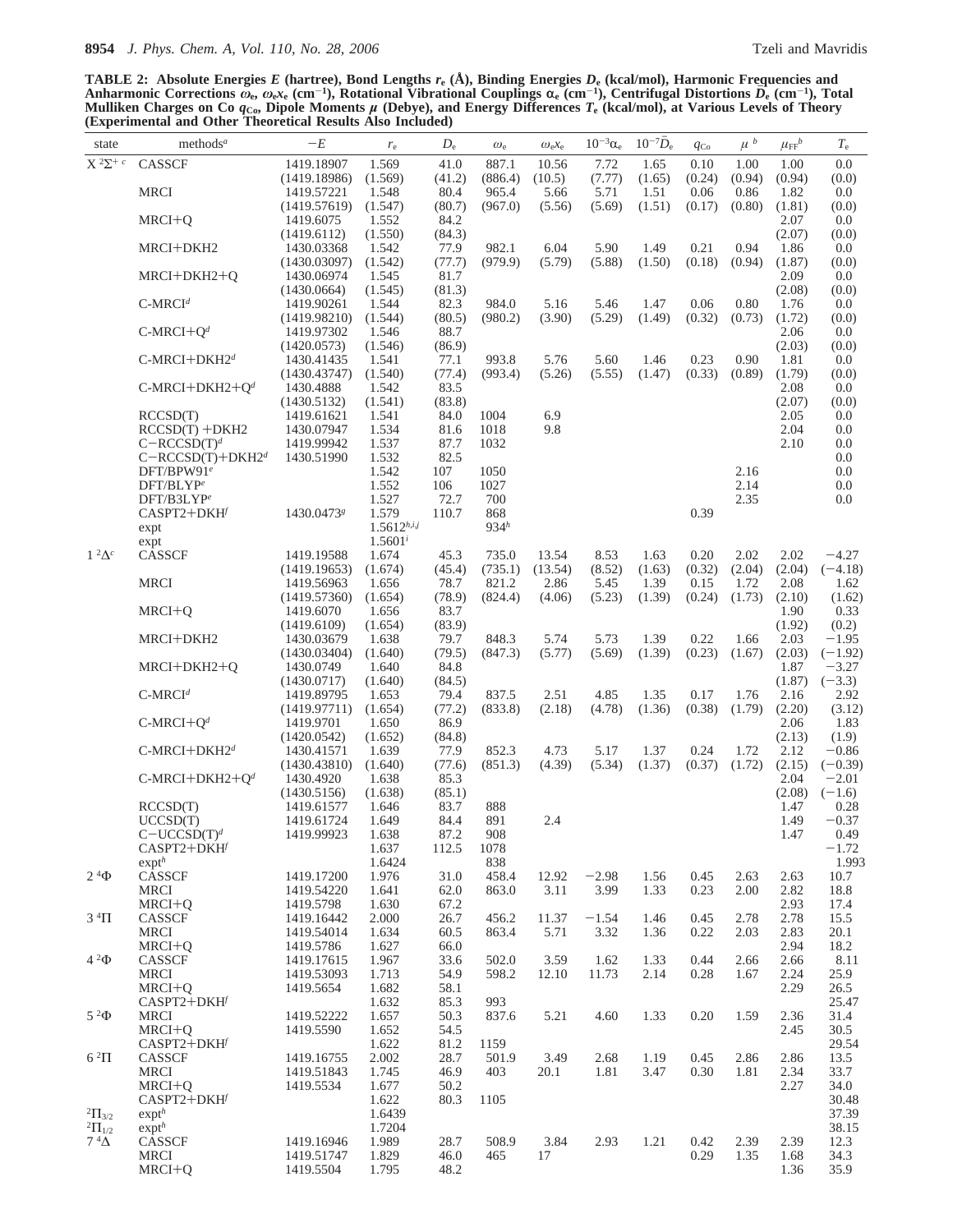**TABLE 2: (Continued)**

| state                                | methods <sup>a</sup> | $-E$       | $r_{\rm e}$ | $D_{\rm e}$ | $\omega_{\rm e}$ | $\omega_{e}x_{e}$ | $10^{-3}\alpha_e$ | $10^{-7} \overline{D}_e$ | $q_{\text{Co}}$ | $\langle u \rangle^b$ | $\mu_{\text{FF}}^{\phantom{\dagger}}$ | $T_{\rm e}$ |
|--------------------------------------|----------------------|------------|-------------|-------------|------------------|-------------------|-------------------|--------------------------|-----------------|-----------------------|---------------------------------------|-------------|
| $8^2\Pi$                             | <b>MRCI</b>          | 1419.51524 | 1.665       | 45.8        | 1130.7           | 49.4              | 3.95              | 0.718                    | 0.20            | 1.59                  | 2.61                                  | 35.7        |
|                                      | $MRCI+Q$             | 1419.5540  | 1.655       | 51.3        |                  |                   |                   |                          |                 |                       | 2.74                                  | 33.6        |
|                                      | CASPT2+DKH           |            | 1.642       | 75.4        | 949              |                   |                   |                          |                 |                       |                                       | 35.41       |
| $9 \frac{4}{5}$                      | CASSCF               | 1419.16316 | 2.046       | 24.7        | 501.1            | 4.05              | 2.72              | 1.05                     | 0.48            | 3.03                  | 3.03                                  | 16.3        |
|                                      | <b>MRCI</b>          | 1419.50573 | 1.755       | 38.7        | 451              | 63                |                   |                          | 0.32            | 1.58                  | 2.18                                  | 41.7        |
|                                      | $MRCI+O$             | 1419.5401  | 1.698       | 41.9        |                  |                   |                   |                          |                 |                       | 2.67                                  | 42.3        |
| $10^{2\Sigma^+}$                     | <b>MRCI</b>          | 1419.50064 | 1.764       | 36.7        | 721              | 2.8               |                   |                          | 0.22            | 1.40                  | 2.34                                  | 44.9        |
|                                      | $MRCI+Q$             | 1419.5385  | 1.745       | 41.6        |                  |                   |                   |                          |                 |                       | 2.44                                  | 43.3        |
|                                      | CASPT2+DKH           |            | 1.676       | 73.1        | 1252             |                   |                   |                          |                 |                       |                                       | 37.67       |
|                                      | exp <sup>h</sup>     |            | $\sim$ 1.80 |             | 685              |                   |                   |                          |                 |                       |                                       | 39.89       |
|                                      | $exp t^i$            |            | 1.747       |             | 617              |                   | 5.31              |                          |                 |                       |                                       | 40.72       |
| $11^{2}\Delta$                       | <b>MRCI</b>          | 1419.49971 | 1.726       | 36.2        | 716              |                   |                   |                          | 0.17            | 0.082                 | 0.68                                  | 45.5        |
|                                      | $MRCI + O$           | 1419.5349  | 1.709       | 39.4        |                  |                   |                   |                          |                 |                       | 0.81                                  | 45.6        |
| $\Omega' = \frac{3}{2}$              | exp <sup>h</sup>     |            | 1.75        |             | 643              |                   |                   |                          |                 |                       |                                       | 38.39       |
| $12 \frac{4}{\Delta}$                | <b>MRCI</b>          | 1419.49962 | 1.776       | 36.0        | 904.0            | 13.0              | 4.36              | 7.56                     | 0.24            | 1.19                  | 1.67                                  | 45.6        |
|                                      | $MRCI+Q$             | 1419.5349  | 1.763       | 39.4        |                  |                   |                   |                          |                 |                       | 1.63                                  | 45.5        |
| $13\,{}^{6}\Phi$                     | <b>CASSCF</b>        | 1419.16320 | 2.048       | 25.4        | 525.0            | 3.44              | 3.12              | 9.50                     | 0.47            | 2.68                  | 2.68                                  | 16.2        |
|                                      | <b>MRCI</b>          | 1419.49911 | 1.953       | 35.0        | 496.4            | 3.29              | 2.10              | 1.41                     | 0.40            | 2.15                  | 2.23                                  | 45.9        |
|                                      | $MRCI+Q$             | 1419.5284  | 1.933       | 34.9        |                  |                   |                   |                          |                 |                       | 2.59                                  | 49.7        |
| $14 \, {}^{6}\Sigma^{+}{}_{6}{}^{k}$ | CASSCF               | 1419.15865 | 2.064       | 21.9        | 515.6            | 4.10              | 3.34              | 9.40                     | 0.48            | 2.95                  | 2.95                                  | 19.1        |
|                                      | <b>MRCI</b>          | 1419.49496 | 1.975       | 31.9        | 473.5            | 9.97              | $-1.05$           | 1.46                     | 0.41            | 2.55                  | 3.06                                  | 48.5        |
|                                      | $MRCI+O$             | 1419.5246  | 1.954       | 32.1        |                  |                   |                   |                          |                 |                       | 3.08                                  | 52.0        |
| 14 $^6\Sigma^+$ $^k$                 | <b>MRCI</b>          | 1419.49301 | 1.694       | 30.7        | 979              | 10.4              |                   |                          | 0.34            | 2.58                  | 3.85                                  | 49.7        |
|                                      | $MRCI+Q$             | 1419.5290  | 1.676       | 34.9        |                  |                   |                   |                          |                 |                       | 3.92                                  | 49.3        |
| $15 \text{ }^4\Pi$                   | <b>MRCI</b>          | 1419.49391 | 1.780       | 32.4        | 824.0            | 13.2              | 7.32              | 8.80                     | 0.26            | 1.86                  | 3.00                                  | 49.1        |
|                                      | $MRCI + O$           | 1419.5306  | 1.760       | 36.6        |                  |                   |                   |                          |                 |                       | 3.00                                  | 48.3        |
| $16\,4\Phi$                          | <b>MRCI</b>          | 1419.49353 | 1.826       | 32.3        | 767.4            | 18.8              | 3.49              | 8.87                     | 0.28            | 1.89                  | 2.81                                  | 49.4        |
|                                      | $MRCI + O$           | 1419.5276  | 1.809       | 34.9        |                  |                   |                   |                          |                 |                       | 2.92                                  | 50.2        |
| $17 \text{ }^6\Pi$                   | CASSCF               | 1419.15650 | 2.067       | 21.7        | 507.8            | 3.66              | 3.23              | 0.962                    | 0.47            | 2.82                  | 2.82                                  | 20.4        |
|                                      | <b>MRCI</b>          | 1419.49249 | 1.987       | 31.1        | 483.5            | 3.09              | 2.18              | 1.35                     | 0.40            | 2.36                  | 2.72                                  | 50.0        |
|                                      | $MRCI + O$           | 1419.5220  | 1.975       | 31.0        |                  |                   |                   |                          |                 |                       | 2.68                                  | 53.7        |
| 18 $6\Delta$                         | CASSCF               | 1419.15730 | 2.073       | 21.1        | 497.6            | 3.37              | 3.26              | 0.983                    | 0.47            | 2.64                  | 2.64                                  | 19.9        |
|                                      | <b>MRCI</b>          | 1419.49127 | 2.003       | 29.5        | 477.0            | 2.36              | 3.07              | 1.31                     | 0.40            | 2.15                  | 2.39                                  | 50.8        |
|                                      | $MRCI + O$           | 1419.5203  | 1.997       | 29.4        |                  |                   |                   |                          |                 |                       | 2.32                                  | 54.7        |
|                                      |                      |            |             |             |                  |                   |                   |                          |                 |                       |                                       |             |

*a* Q and DKH2 refer to Davidson and to second-order Douglas-Kroll-Hess relativistic corrections. *b*  $\langle \mu \rangle$  calculated as expectation value,  $\mu_{FF}$  by the finite field method. <sup>c</sup> Numbers in parentheses are calculated using the Peterson's basis set cc-pVQZ. *d* Semicore 3s<sup>2</sup>3p<sup>6</sup> electrons of the Co atom included in the CI. *<sup>e</sup>* Reference 7. *<sup>f</sup>* Reference 8. *<sup>g</sup>* The energy value is estimated from Figure 1 of ref 8. *<sup>h</sup>* Reference 4, *r*<sup>0</sup> value. *<sup>i</sup>* Reference 5. *j* Reference 6,  $r_0$  value.  $^k$  G and L refer to global and local minima.



**Figure 1.** MRCI relative energy levels of CoC including SO splittings.

along with SO-splittings of the 1<sup>2</sup> $\Delta$ , 2<sup>4</sup> $\Phi$ , 3<sup>4</sup> $\Pi$ , 4<sup>2</sup> $\Phi$ , 5<sup>2</sup> $\Phi$ ,  $6 \text{ }^2\Pi$ ,  $7 \text{ }^4\Delta$ , and  $8 \text{ }^2\Pi$  states, and Figure 2 displays the totality of PECs studied. Each excited state has been labeled with a serial number in front of the symmetry symbol revealing its absolute energy order with respect to the ground (X) state.



**Figure 2.** Potential energy curves of 19 states of CoC at the MRCI/ [7s6p4d3f2g/ $_{Co}$  5s4p3d2f1g/ $_{C}$ ] level of theory.

Finally, Figures 3-5 present separately the PECs according to their spin multiplicity. Note that all states correlate to the groundstate atoms,  $Co(a<sup>4</sup>F) + C(<sup>3</sup>P)$ .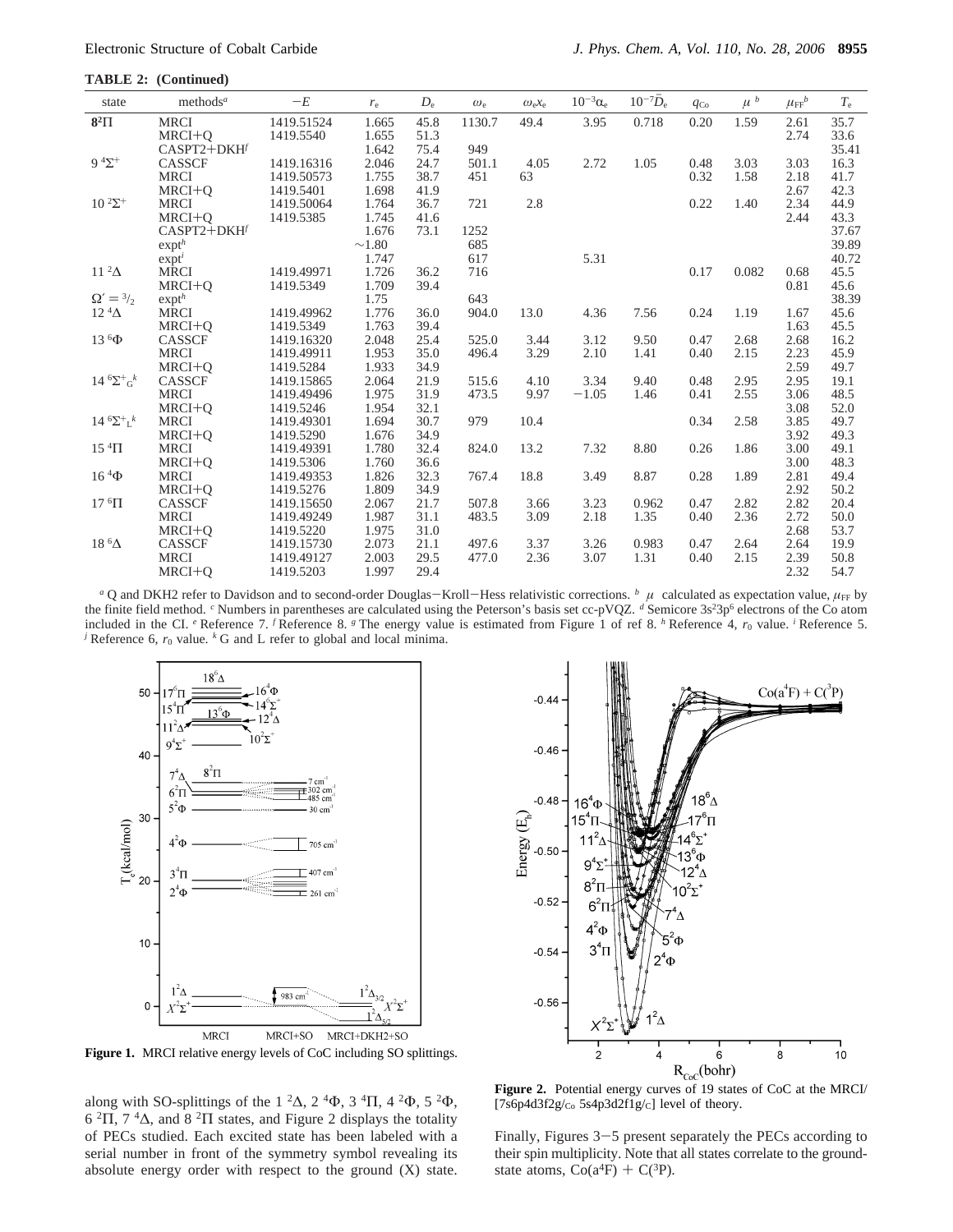

**Figure 3.** MRCI potential energy curves of the CoC doublets.



**Figure 4.** MRCI potential energy curves of the CoC quartets.

In what follows we examine first the doublets, then the quartets and finally the sextets.

**A. Doublets: X2**Σ+**, 12**∆**, 42**Φ**, 52**Φ**, 62**Π**, 82**Π**, 102**Σ+**, and 11<sup>2</sup>∆.** Experimentally, the ground state of CoC is of <sup>2</sup> $\Sigma$ <sup>+</sup> symmetry, $3-6$  and the same could be said theoretically but not without some reservations (see below). According to Table 3 the asymptotic wave function can be described by the product  $|a^4F$ ;  $M = 0$ <sub>co</sub>  $\times$   $|^3P$ ;  $M = 0$ <sub>c</sub>. As the two atoms come closer, an avoided crossing occurs around 3.8 bohr with the 10  $2\Sigma^+$ state. However, the latter had already suffered an avoided crossing with an incoming (not calculated)  $2\Sigma^+$  state correlating



**Figure 5.** MRCI potential energy curves of the CoC sextets.

to the  $b<sup>4</sup>F$  state of the Co atom. As a result, the equilibrium atomic character of the  $X^2\Sigma^+$  is Co(b<sup>4</sup>F, s<sup>1</sup>d<sup>8</sup>;  $M = 0$ ) + C(<sup>3</sup>P;  $M = 0$ ). The atomic Mulliken populations and the leading configuration point clearly to a triple  $2\pi + \sigma$  bond between the Co and C atoms, as shown in the vbL diagram of Table 3. About 0.5 e<sup>-</sup> are transferred from the ∼4p3d<sub>*z*</sub><sup>2</sup> Co hybrid to the empty  $2p_z$  orbital of the C atom ( $M = 0$ ), with 0.4 e<sup>-</sup> leaking back to the metal through the  $\pi_x$ ,  $\pi_y$  system.

Table 2 lists total energies, spectroscopic parameters and dipole moments of the X  $2\Sigma^+$  and 1  $2\Delta$  states obtained at the multireference and coupled-cluster methods. Notice that at the MRCI, MRCI+Q, MRCI+DKH2, and MRCI+DKH2+Q levels of theory, all our results are almost identical in both B and P basis sets. Moving to C-level, i.e., including the  $3s<sup>2</sup>3p<sup>6</sup>$  electrons of Co in the CI procedure, only slight differences are observed between the B and P bases in all properties studied. At the highest level of theory, namely, C-MRCI+DKH2+Q+BSSE/ C4Z,  $D_e(D_0) = 83(82)$  kcal/mol with respect to the groundstate atoms, and  $r_e = 1.541$  Å, 0.02 Å shorter than the experimental one.<sup>4-6</sup> It is interesting that exactly the same  $D_e$ value is obtained at the "simple" valence MRCI+Q and RCCSD(T) levels with  $r_e = 1.550$  and 1.541 Å, respectively. We recall that the  $D<sub>e</sub>$  values of all triple bonded MC carbides, that is VC(X <sup>2</sup> $\Delta$ ),<sup>1c</sup> CrC(X <sup>3</sup> $\Sigma$ <sup>-</sup>),<sup>1d</sup> MnC(X <sup>4</sup> $\Sigma$ <sup>-</sup>),<sup>1e</sup> FeC(X <sup>3</sup> $\Delta$ ),<sup>1f,g</sup> and NiC(X  $1\Sigma^{+}$ )<sup>22</sup> obtained at about the same level of theory as the present one, are 95, 89, 70, 90, and 87 kcal/mol, respectively, in conformity with the  $D_e$  value of the X <sup>2</sup>Σ<sup>+</sup> state of CoC. Corresponding experimental results for the ground states of VC,<sup>23</sup> FeC,<sup>24</sup> and NiC<sup>25</sup> are 100.1  $\pm$  5.7, 91.2  $\pm$  7, and larger than 78.2 kcal/mol, respectively; no experimental results are available for the CrC and MnC carbides. Hence, we believe that the reported dissociation energy of  $D_e = 111$  kcal/mol by Borin et al.,<sup>8</sup> is rather overestimated by about  $25-30$  kcal/mol.

The next state is of <sup>2</sup> $\Delta$  symmetry, correlates to Co(a<sup>4</sup>F; *M* =  $(2+2) + C^{3}P$ ; *M* = 0), and suffers an avoided crossing around 4 bohr with the 11  ${}^{2}\Delta$  state. Thus its in situ equilibrium atoms switch to Co(a<sup>4</sup>F;  $M = \pm 3$ ) + C(<sup>3</sup>P;  $M = \mp 1$ ), and it is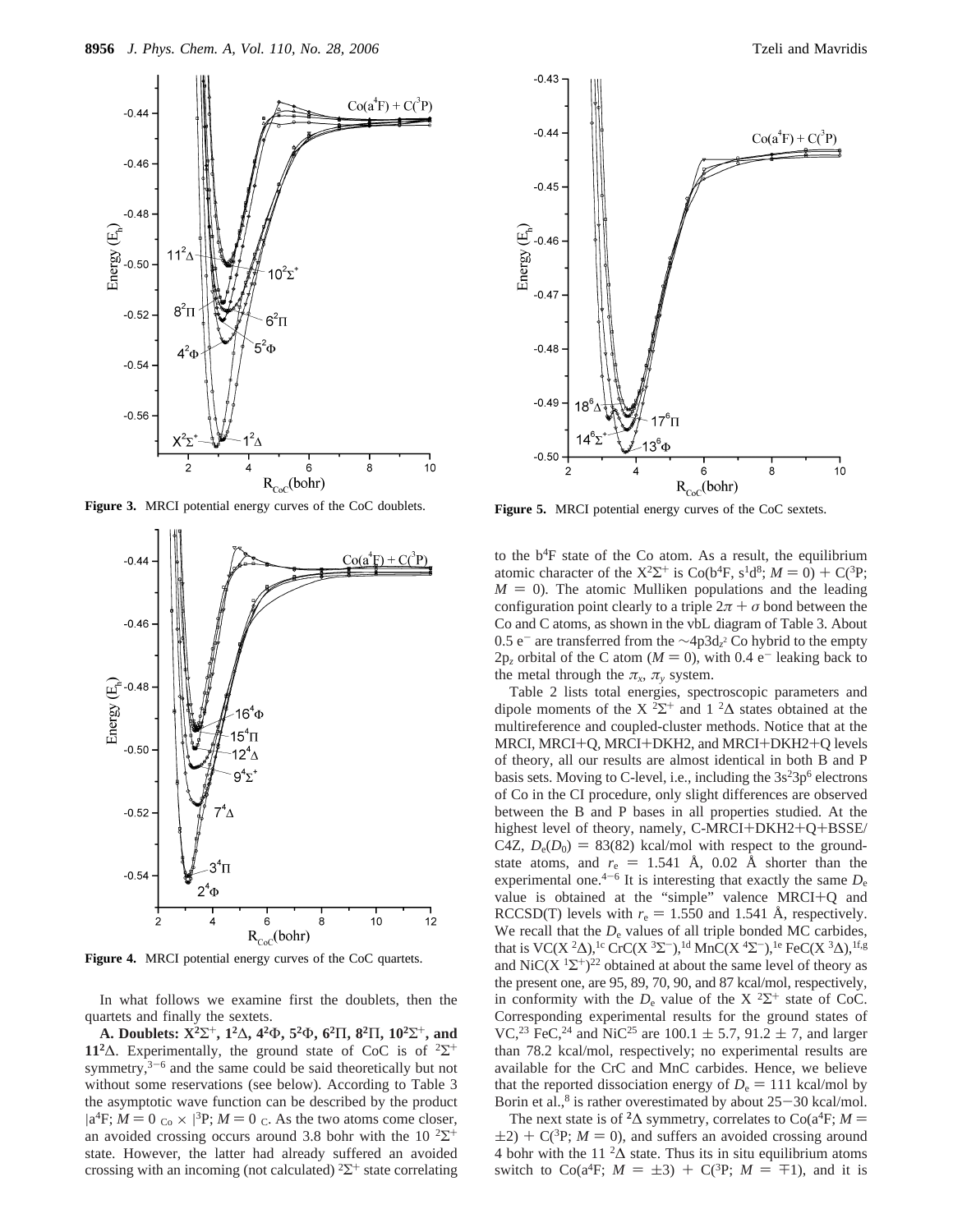genuinely triple bonded with a slightly negative carbon atom ( $\sim$ 0.2 e<sup>-</sup>). Although we have tagged the ground state as <sup>2</sup>Σ<sup>+</sup> following the experimentalists, our calculations indicate that a  $2\Delta$  symmetry is a strong contender for being the lowest state; it is interesting to follow the results of Table 2. At the valence MRCI(+Q) level,  $T_e(^2\Delta \leftarrow {}^{2}\Sigma^{+}) = 1.62(0.2)$  kcal/mol, but the picture changes by adding the scalar relativistic effects, namely,  $T_e(2\Delta \leftarrow 2\Sigma^+) = -1.92(-3.3)$  kcal/mol, the <sup>2</sup> $\Delta$  state becoming now the lowest. At the C-MRCI(+Q)/C4Z level,  $T_e(^2\Delta \leftarrow ^2\Sigma^+)$  $=$  3.12(1.9) kcal/mol. However, at the highest level of calculation, C-MRCI+DKH2(+Q)/C4Z,  $T_e = -0.39(-1.6)$  kcal/mol, i.e., the <sup>2</sup> $\Delta$  state is lower than the <sup>2</sup> $\Sigma$ <sup>+</sup> by about 1.6 kcal/mol.

Experimentally, the <sup>2</sup>∆<sub>5/2</sub> and <sup>2</sup>∆<sub>3/2</sub> states are 221 and 1173 cm<sup>-1</sup> above the <sup>2</sup> $\Sigma$ <sup>+</sup> state,<sup>4</sup> with the mean value 697 cm<sup>-1</sup>  $(=1.99 \text{ kcal/mol})$  higher. This number is in excellent agreement with the valence MRCI and C-MRCI+Q/C4Z results of the present work, which predict that  $T_e(2\Delta \leftarrow 2\Sigma^+) = 1.62$  and 1.9 kcal/mol, respectively; it is the addition of the scalar relativistic effects that inverts the two states, suggesting that the  ${}^{2}\Delta$  is lower by 1.6 kcal/mol with respect to <sup>2</sup> $\Sigma^+$ . Recall, however, that the <sup>2</sup>Σ<sup>+</sup> state correlates *diabatically* to the first excited b<sup>4</sup>F(4s<sup>1</sup>3d<sup>8</sup>) state of Co, whereas the <sup>2</sup> $\Delta$  to the a<sup>4</sup>F(4s<sup>2</sup>3d<sup>7</sup>). The C-MRCI+ DKH2+Q/C4Z  $b^4F \leftarrow a^4F$  energy separation is 0.609 eV (Table 1), 0.192 eV *higher* than the experimental one, and this large error is the cause of predicting the <sup>2</sup>∆ state lower than the <sup>2</sup>Σ<sup>+</sup> at this level of theory. By parallel downshifting of the <sup>2</sup>Σ<sup>+</sup> PEC by 0.192 eV = 4.43 kcal/mol, the <sup>2</sup>Σ<sup>+</sup> becomes the ground state, lying approximately 4.4-1.6 = 2.8 kcal/mol lower than the <sup>2</sup>∆, and in fair agreement now with experiment. Therefore, it seems rather certain that the ground state of CoC is of  ${}^{2}\Sigma^{+}$  symmetry.

Finally, we report that the MRCI/(20s15p10d6f/ $_{\text{Co}}$  12s6p3d2f/ c)  ${}^{2}\Delta_{3/2} - {}^{2}\Delta_{5/2}$  SO-splitting is calculated to be 989 cm<sup>-1</sup>, in rather good agreement with the experimental<sup>4</sup> value of  $952 \text{ cm}^{-1}$ .

The next two doublets  $4^2\Phi$  and  $5^2\Phi$  are of intense multireference character; they are double bonded ( $\sigma$ ,  $\pi$ ) and correlate to  $Co(a^{4}F; M = \pm 3, \pm 2) + C(^{3}P; M = 0, \pm 1)$ , respectively (Table 3). An avoided crossing at 5.0 bohr of  $5^2\Phi$  with another (not calculated) <sup>2</sup> $\Phi$  state correlating to the b<sup>4</sup>F atomic state of Co, transforms its character to  $Co(b<sup>4</sup>F; M = \pm 3) + C(^{3}P; M =$ 0); the strong interaction of the  $5^2\Phi$  and  $4^2\Phi$  states, which follows around equilibrium (∼3 bohr), increases the complexity of these two <sup>2</sup>Φ states.

Their MRCI(+Q)  $D_e$  and  $r_e$  values are 54.9(58.1), 50.3(54.5) kcal/mol and 1.713(1.682), 1.657(1.652) Å, respectively. The  $MRCI/(20s15p10d6f/_{Co} 12s6p3d2f/_{C})$  SO splittings of 4 <sup>2</sup> $\Phi$  and 5 <sup>2</sup>Φ states are  $\Delta E(^{2}Φ_{7/2} - {}^{2}Φ_{5/2})$  = 705 and 30 cm<sup>-1</sup>, respectively; Figure 1. The results of Borin et al.<sup>8</sup> differ significantly from ours, most notably in the dissociation energies. It is curious that the  $D<sub>e</sub>$  values of all seven doublets calculated in ref  $8$  are systematically larger than the corresponding ones calculated presently by about 30 kcal/mol; see Table 2.

Two <sup>2</sup>Π states, almost degenerate, marked 6 <sup>2</sup>Π and 8 <sup>2</sup>Π, have been obtained at the MRCI $(+Q)$  level of theory with energy distances from the  $X^2\Sigma^+$  state of 33.7(34.0) and 35.7-(33.6) kcal/mol, respectively. Both are of intense multireference nature, double bonded ( $\sigma$ ,  $\pi$ ) and correlating to Co( $a^4$ F;  $M =$  $\pm 1, \pm 2$ ) + C(<sup>3</sup>P; *M* = 0, 1). The 8<sup>2</sup> $\Pi$  suffers two avoided crossings around 6.5 and 5.0 bohr with a higher (not calculated) <sup>2</sup>Π state. Passing the equilibrium of the 6<sup>2</sup>Π state,  $r_e = 1.745$ Å (=3.30 bohr), the 8 <sup>2</sup>Π suffers a third avoided crossing now with the 6<sup>2</sup> $\Pi$  state, very close to its equilibrium geometry,  $r_e$  $=$  3.13 bohr. The MRCI SO splittings of the 6 and 8 <sup>2</sup> $\Pi$  states, are  $\Delta E(^{2}\Pi_{3/2} - ^{2}\Pi_{1/2}) = 485$  and 7 cm<sup>-1</sup>, respectively; Figure 1. Experimentally,<sup>4</sup> two transitions at 13343 and 13079 cm<sup>-1</sup> have been observed, which probably correspond to the  $v = 0$ SO components of the <sup>2</sup> $\Pi_i$  state, with  $\Delta E(^2\Pi_{3/2} - ^2\Pi_{1/2}) = 264$  $cm^{-1}$ . Because the 6 and 8<sup>2</sup> $\Pi$  states are practically degenerate at the MRCI+Q level, we cannot tell with certainty to which one the experimentally determined <sup>2</sup>Π*<sup>i</sup>* state corresponds. Perhaps, the two  $X^{-2}\Pi_i$  transitions that the experimentalists see are not the  $3/2$  and  $1/2$  components of one  $2\Pi$  state, but belong to the two <sup>2</sup>Π degenerate states, i.e.,  $(8 \text{ }^2\Pi_{1/2,3/2}, 6 \text{ }^2\Pi_{1/2})$  $\leftarrow$  X  $^2\Sigma^+$ .

**10 <sup>2</sup>**Σ+**.** This is a triple bonded strongly multireference state correlating to  $\text{Co}(a^4F; M = \pm 1) + \text{C}(3P; M = \mp 1)$ ; see Table 3. There are two avoided crossings, one at 5 bohr with the higher excited state <sup>2</sup>Σ<sup>+</sup> correlating to Co(b<sup>4</sup>F; *M* = 0) + C(<sup>3</sup>P; *M* = 0), and then at 3.8 bohr with the ground state. As a result, the in situ equilibrium atoms are  $\text{Co}(a^4F; M = 0) + \text{C}(3P; M = 0)$ . Experimentally, the  $10^{2} \Sigma^{+}$  state is located 39.89<sup>4</sup> or 40.72 kcal/ mol<sup>5</sup> ( $T_e$ ) above the X state, with an  $r_e$  of 1.747 Å.<sup>5</sup> Our MRCI-(+Q) results are in acceptable agreement with these experimental findings, namely,  $T_e = 44.9(43.3)$  kcal/mol and  $r_e$ 1.764(1.745) Å; Table 2.

**11 <sup>2</sup>**∆**.** This is the highest of the doublets studied, double bonded  $(\pi, \pi)$ , with  $D_e = 36.2(39.4)$  kcal/mol,  $T_e = 45.5(45.6)$ kcal/mol, and  $r_e = 1.726$  (1.709) Å at the MRCI(+Q) level; see Tables 2 and 3. Experimentally, a state at  $T_0 = 38.39$  kcal/ mol<sup>4</sup> and  $r_0 = 1.75$  Å with a total angular momentum  $\Omega' = \frac{3}{2}$ has been observed, which could be the 3/2 component of either a  ${}^{2}\Pi$  or  ${}^{2}\Delta$  state.

**B. Quartets: 2 <sup>4</sup>**Φ**, 3 <sup>4</sup>**Π**, 7 <sup>4</sup>**∆**, 9 <sup>4</sup>**Σ+**, 12 <sup>4</sup>**∆**, 15 <sup>4</sup>**Π**, and 16 <sup>4</sup>**Φ**.** The potential energy curves of the seven quartets studied in the present work are displayed in Figure 4; the MRCI/  $(20s15p10d6f/c<sub>o</sub> 12s6p3d2f/c)$  SO-splittings of the 2<sup>4</sup> $\Phi$ , 3<sup>4</sup> $\Pi$ , and  $7 \text{ }^4\Delta$  states are shown in Figure 1.

**2 <sup>4</sup>**Φ**, 16 <sup>4</sup>**Φ**.** Formally, the 2 <sup>4</sup>Φ is the lowest of the quartets with a  ${}^{4}\Pi$  state just 1.3(0.8) kcal/mol higher at the "simple"  $MRCI(+Q)$  level. Whereas both <sup>4</sup> $\Phi$  correlate to the groundstate atoms  $Co(a^{4}F; 4s^{2}3d^{7}) + C(^{3}P)$ , the 16<sup>4</sup> $\Phi$  experiences an avoided crossing around 4.6 bohr with a higher (not calculated) <sup>4</sup> $\Phi$  correlating to the first excited state of Co(b<sup>4</sup>F; 4s<sup>1</sup>3d<sup>8</sup>) + C( ${}^{3}P$ ). As we move closer to equilibrium, it seems that the 16<sup>4</sup> $\Phi$ state interacts with the  $2 \text{ }^4\Phi$  at about 3.5 bohr; therefore, the in situ equilibrium character of Co atom in the latter acquires the  $4s<sup>1</sup>3d<sup>8</sup>$  distribution. The resulting double bond ( $\sigma$ ,  $\pi$ ) character in the 2 <sup>4</sup>Φ state of CoC, along with Mulliken populations and leading configurations, are depicted in Table 3. The bonding in the 16  ${}^{4}\Phi$  state is also ( $\sigma$ ,  $\pi$ ), but now the in situ Co atom possesses a  $4s<sup>2</sup>3d<sup>7</sup>(a<sup>4</sup>F)$  distribution; see the vbL diagram in Table 3. At the MRCI(+Q) level the  $2\,{}^{4}\Phi$  and  $16\,{}^{4}\Phi$  states are located 18.8(17.4) and 49.4(50.2) kcal/mol above the X state with binding energies with respect to  $Co(a^{4}F) + C(^{3}P)$  of,  $D_{e}$  $= 62.0(67.2)$  and 32.3(34.9) kcal/mol, respectively (Table 2).

**3** <sup>4</sup>Π, **15** <sup>4</sup>Π. Recall that under  $C_{2v}$  symmetry the Π and Φ states have the same spatial symmetry, i.e.,  $B_1$ . The 3<sup>4</sup> $\Pi$  is practically degenerate to  $2 \text{ }^4\Phi$ , and the 15  $\text{ }^4\Pi$  to 16  $\text{ }^4\Phi$ . In all respects these two  ${}^{4}\Pi$  states are strikingly similar to the two <sup>4</sup>Φ states just discussed; see Tables 2 and 3.

**7 <sup>4</sup>**∆**, 12 <sup>4</sup>**∆**.** Both these quartets are double bonded, of (*σ*, *π*) character the 7<sup>4</sup> $\Delta$  and (*π*, *π*) the 12<sup>4</sup> $\Delta$  state; see Table 3. The 12 <sup>4</sup>∆ suffers an avoided crossing around 4.5 bohr with an incoming (not calculated)  ${}^4\Delta$  state correlating to Co(b<sup>4</sup>F; 4s<sup>1</sup>3d<sup>8</sup>)  $+ C^{3}P$ , therefore imparting this character to the in situ equilibrium atoms of the 12  $4\Delta$  state. An avoided crossing also occurs between the  $7 \text{ }^4\Delta$  and 12  $^4\Delta$  states in the repulsive part of their potential energy curves (Figure 4).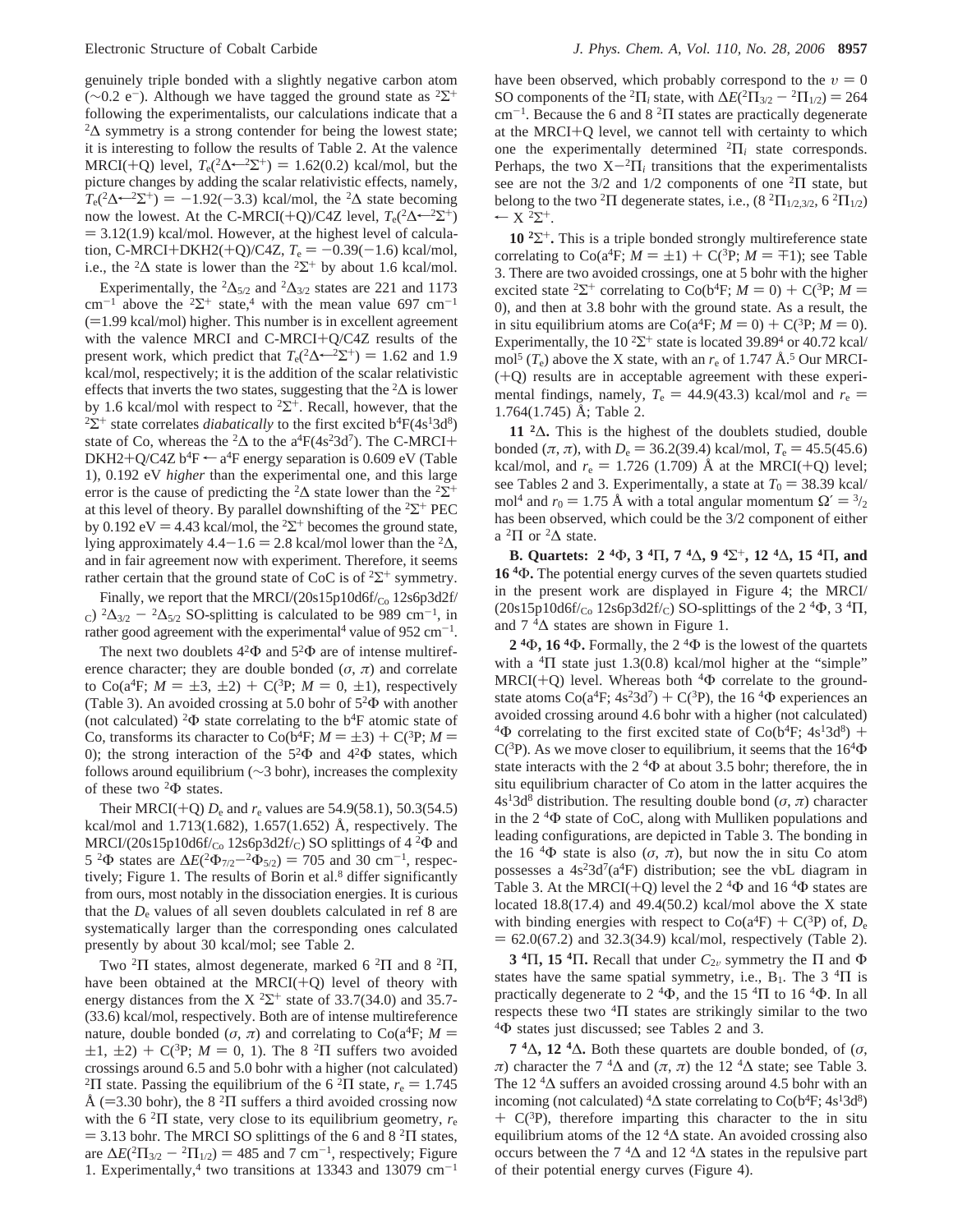| <b>State</b>             | <b>Leading Configurations</b>                                                                                                                                                                                                                                                                                                                                                                                                                                                                                                                                                                                                                                      | <b>Population Analysis</b>                                                                                                                                                                            | vbL                                                                                            | M, M             |
|--------------------------|--------------------------------------------------------------------------------------------------------------------------------------------------------------------------------------------------------------------------------------------------------------------------------------------------------------------------------------------------------------------------------------------------------------------------------------------------------------------------------------------------------------------------------------------------------------------------------------------------------------------------------------------------------------------|-------------------------------------------------------------------------------------------------------------------------------------------------------------------------------------------------------|------------------------------------------------------------------------------------------------|------------------|
| $\overline{X^2\Sigma^+}$ | $\overline{0.85 1\sigma^2 2\sigma^2 3\sigma^1 1\pi_x^2 1\pi_y^2 1\delta_+^2 1\delta_-^2}\Big\rangle_{A_1}$                                                                                                                                                                                                                                                                                                                                                                                                                                                                                                                                                         | $4s^{0.92}4p_z^{0.21}3d_{z^2}^{1.36}3d_{xz}^{1.22}4p_x^{0.03}3d_{yz}^{1.22}4p_y^{0.03}3d_{x^2-y^2}^{1.97}3d_{xy}^{1.97}$<br>$2s^{1.73} 2p_z^{0.75} 2p_x^{0.75} 2p_y^{0.75}$                           | $\rm Co\_C$<br>$Co(b^{4}F; M=0)$ $C(^{3}P; M=0)$<br>$X^2\Sigma^+$                              | $\overline{0,0}$ |
| $1^2\Delta$              | $\frac{1}{\sqrt{2}}\Big 1\sigma^2 2\sigma^2 3\sigma^2 \Big 0.81\Big(1\pi_x^2 1\pi_y^2\Big)-$<br>$0.18 \left( \frac{1}{\pi_x^2} 2\pi_y^2 + 2\pi_x^2 1\pi_y^2 \right)$<br>$\times \left( \mathbf{1}\delta_{+}^{2}\mathbf{1}\delta_{-}^{1}+\mathbf{1}\delta_{+}^{1}\mathbf{1}\delta_{-}^{2}\right) \right)_{A_{1}+A_{2}}$                                                                                                                                                                                                                                                                                                                                             | $4s^{1.24}4p_z^{0.16}3d_{z^2}^{1.64}3d_{xz}^{1.36}4p_x^{0.04}3d_{yz}^{1.36}4p_y^{0.04}3d_{x^2-y^2}^{1.49}3d_{xy}^{1.49}$<br>$2s^{1.76} 2p_z^{1.12} 2p_x^{0.60} 2p_y^{0.60}$                           | iCo∈C<br>න<br>$=$<br>$Co(a4F; M=±3)$ $C(^{3}P; M=F1)$<br>$l^2\Delta$                           | $\pm 2, 0$       |
| $2^4\Phi$                | $0.58 (1\sigma^2 2\sigma^2 3\sigma^1)(1\pi_x^2 1\pi_y^2 2\pi_y^1 1\delta_+^2 1\delta_-^1 -$<br>$\left(1\pi_x^2 2\pi_x^1 1\pi_y^2 1\delta_+^1 1\delta_-^2\right)_{B}$                                                                                                                                                                                                                                                                                                                                                                                                                                                                                               | $4s^{0.92} 4p^{0.22}_z 3d^{1.37}_{z^2} 3d^{1.55}_{xz} 4p^{0.07}_x 3d^{1.55}_{yz} 4p^{0.07}_y 3d^{1.49}_{x^2-y^2} 3d^{1.49}_{xy}$<br>$2s^{1.73} 2p_z^{0.71} 2p_x^{0.86} 2p_y^{0.86}$                   | $\rm{Co}\widehat{-}C$<br>∕ಾ<br>$\infty$<br>$=$<br>$Co(b^4F; M=\pm 3) C(^3P; M=0)$<br>$2^4\Phi$ | $\pm 3, 0$       |
| $3^4\Pi$                 | $0.59 (1\sigma^2 2\sigma^2 3\sigma^1)$<br>$\left(1\pi_x^2 1\pi_y^2 2\pi_y^1 1\delta_+^2 1\delta_-^1 + 1\pi_x^2 2\pi_x^1 1\pi_y^2 1\delta_+^1 1\delta_-^2\right)_{B}$                                                                                                                                                                                                                                                                                                                                                                                                                                                                                               | $4s^{0.91}4p_z^{0.22}3d_{z^2}^{1.39}3d_{xz}^{1.55}4p_x^{0.07}3d_{yz}^{1.55}4p_y^{0.07}3d_{x^2-y^2}^{1.49}3d_{xy}^{1.49}$<br>$2s^{1.73} 2p_z^{0.71} 2p_x^{0.85} 2p_y^{0.85}$                           | $\infty$<br>$C_0C$<br>$Co(b^4F; M = \pm 1) C(^3P; M = 0)$<br>$3^4\Pi$                          | $\pm 2, \mp 1$   |
| $4^2\Phi$                | $ (1\sigma^2 2\sigma^2 3\sigma^1)(0.51(1\pi_x^2 2\overline{\pi}_x^1 1\pi_y^2 1\delta_+^1 1\delta_-^2) -$<br>$-0.42(\mathbf{1}\pi_x^2\mathbf{1}\pi_y^2\mathbf{2}\overline{\pi}_y^1\mathbf{1}\delta_+^2\mathbf{1}\delta_-^1)+$<br>+ $0.28\left(1\pi_x^2 1\pi_y^2 2\pi_y^1 1\delta_+^2 1\overline{\delta}_-^1\right) +$<br>+ $0.22 \left( \frac{1}{\pi_x^2} 2 \overline{\pi}_x^1 \frac{1}{\pi_y^1} 2 \overline{\pi}_y^1 \frac{1}{\delta_x^1} 1 \delta_z^2 \right)_x$                                                                                                                                                                                                  | $4s^{0.95}4p_z^{0.28}3d_{z^2}^{1.21}3d_{xz}^{1.59}4p_x^{0.04}3d_{yz}^{1.59}4p_y^{0.04}3d_{x^2-y^2}^{1.49}3d_{xy}^{1.49}$<br>$2s^{1.74} 2p_z^{0.78} 2p_x^{0.85} 2p_y^{0.85}$                           | $\infty$<br>:Co <sup>—</sup> Ç∙<br>$Co(^{4}F; M=\pm 3)$ $C(^{3}P; M=0)$<br>$4^2\Phi$           | $\pm 3, 0$       |
| $5^2\Phi$                | $\left 0.54\left(\frac{1}{\sigma^2} 2\sigma^2 3\overline{\sigma}^1 1 \pi_x^2 2 \pi_x^1 1 \pi_y^2 1 \delta_+^1 1 \delta_-^2\right)\right $<br>+ $0.41 \left( \frac{1}{\sigma^2} 2 \sigma^2 3 \sigma^1 1 \pi_x^2 1 \pi_y^2 2 \pi_y^1 1 \delta_x^2 1 \overline{\delta}_x^1 \right) +$<br>$~~+ 0.36 \big(\mathbf{1} \sigma^2 \mathbf{2} \sigma^2 \mathbf{3} \sigma^1 \mathbf{1} \pi_{x}^2 \mathbf{1} \pi_{y}^2 \mathbf{2} \overline{\pi}_{y}^1 \mathbf{1} \delta_{+}^2 \mathbf{1} \delta_{-}^1 \big)$<br>$-0.19 \left(1 \sigma ^2 2 \sigma ^2 3 \sigma ^1 1 \overline{\pi }_x^1 2 \pi _x^1 1 \pi _y^2 2 \pi _y^1 1 \delta _x^2 1 \overline{\delta }_x^1 \right)_{B_1}$ | $4s^{0.99}\, 4p^{0.22}_z\, 3d^{1.37}_{z^2}\, 3d^{1.55}_{xz} \, 4p^{0.05}_x\, 3d^{1.55}_{yz} \, 4p^{0.05}_y\, 3d^{1.49}_{x^2-y^2}\, 3d^{1.49}_{xy}$<br>$2s^{1.69} 2p_z^{0.68} 2p_x^{0.88} 2p_y^{0.88}$ | ∞<br>∙Co <sup>—</sup> C∙<br>$Co(^{4}F; M=\pm 3)$ $C(^{3}P; M=0)$<br>$5^2\Phi$                  | $\pm 2, \pm 1$   |

TABLE 3: MRCI Leading Configurations, Mulliken Populations, Valence-Bond-Lewis Diagrams and M(Co), M(C) Projection Values of Asymptotic Atoms, **Co(a4F; M)** + **C(3P; M)**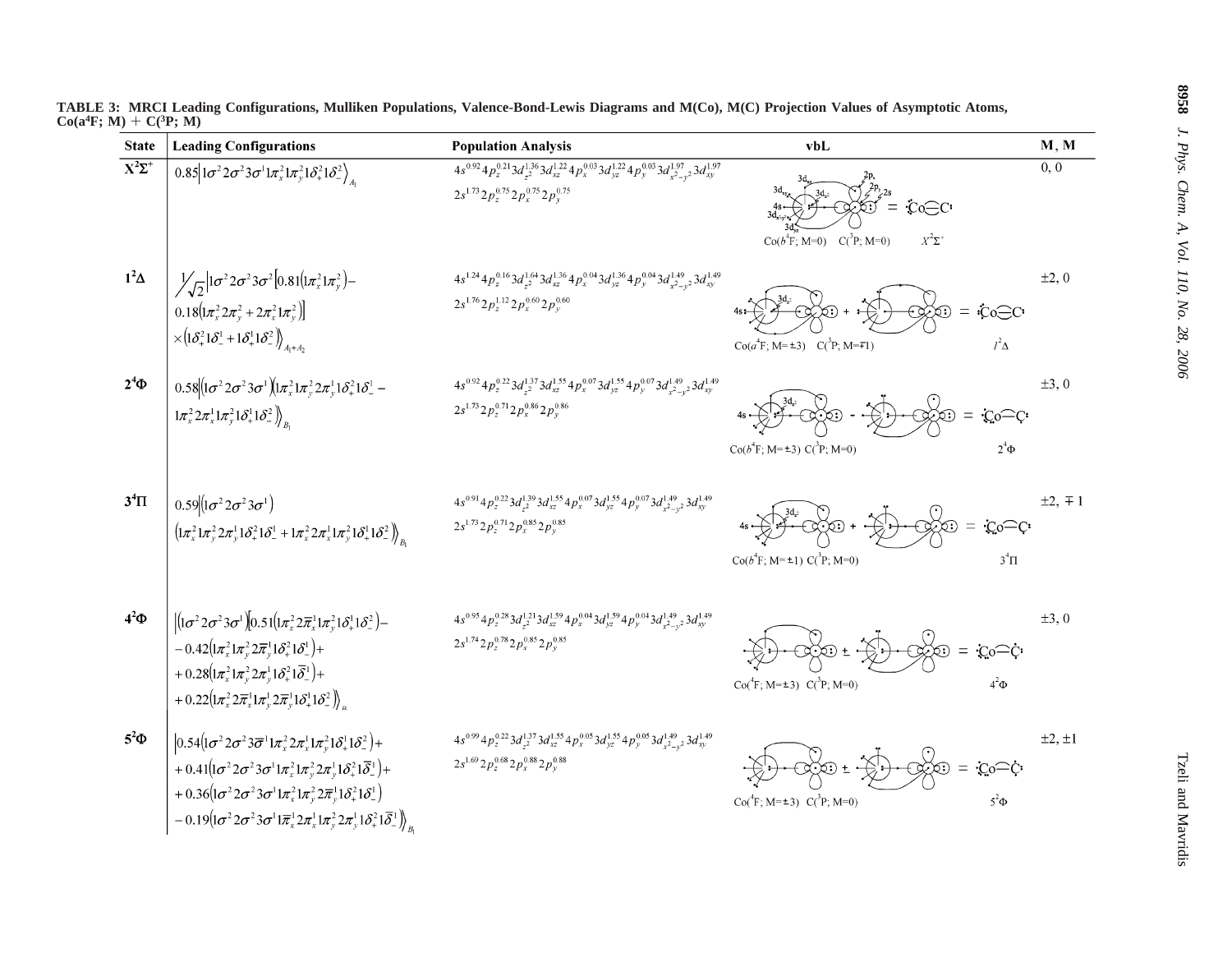| <b>State</b>        | Leading Configurations                                                                                                                                                                                                                                                                                                                                                                                                                                                                                                                                                                                                                                                                                                                                                                                                                                                                                                                                                                          | <b>Population Analysis</b>                                                                                                                                                                              | vbL                                                                                 | M, M           |
|---------------------|-------------------------------------------------------------------------------------------------------------------------------------------------------------------------------------------------------------------------------------------------------------------------------------------------------------------------------------------------------------------------------------------------------------------------------------------------------------------------------------------------------------------------------------------------------------------------------------------------------------------------------------------------------------------------------------------------------------------------------------------------------------------------------------------------------------------------------------------------------------------------------------------------------------------------------------------------------------------------------------------------|---------------------------------------------------------------------------------------------------------------------------------------------------------------------------------------------------------|-------------------------------------------------------------------------------------|----------------|
| $6\overline{11}$    | $\widehat{\delta}$<br>$1\pi$ <sup>1</sup> , $2\pi$ <sup>1</sup> , $1\delta$ <sup>2</sup> , $1\delta$ <sup>2</sup> + 0.19 $(1\pi)$ <sub>4</sub> , $2\pi$ <sup>1</sup> , $1\pi$ <sub>3</sub> , $2\pi$ <sub>5</sub> <sup>1</sup> , $1\delta$ <sub>4</sub> <sup>2</sup> 1<br>+ $0.40\left[\ln\frac{2}{\lambda}\ln\frac{2}{\lambda}\pi\right]$ , $1\delta_+^21\delta_+^11\delta_-^2$ + $0.21\left(\ln\frac{2}{\lambda}\pi\right)$<br>+ $0.22($ $1\sigma^2 2\sigma^2 3\sigma^2 1\pi_x^2 1\pi_y^2 2\pi_y^1 1\delta_x^1 1\delta_x^1$ $\big)_{B_1}$<br>$\left\ [\sigma^2 2 \sigma^2 3 \sigma^1\right]\!\!\left[0.43 \left(\!1 \pi_{\chi}^2 2 \overline{\pi}_{\chi}^1 1 \pi_{\chi}^2 1 \delta_{\chi}^1 1 \delta_{\chi}^2\right) +\right.$<br>+ $0.18\left[\frac{1}{\pi_{x}^{2}}1\pi_{y}^{2}2\pi_{y}^{1}1\delta_{x}^{2}1\overline{\delta}_{z}^{1}\right]\right]$ +                                                                                                                                         | $4s^{1.00}4p^{0.29}_{z}3d^{1.28}_{z^2}3d^{1.60}_{x^{\alpha}}4p^{0.04}_{x}3d^{1.60}_{y^{\alpha}}4p^{0.04}_{y}3d^{1.41}_{y^{\alpha}}$<br>$3d^{1.41}_{xy}$<br>$2s^{1.74}2p_z^{0.82}2p_x^{0.85}2p_y^{0.85}$ | $Q = 2$ : $Q = 0$<br>$6\overline{11}$<br>$Co(F; M = \pm 1)$ $C(P; M=0)$             | $\pm 1, 0$     |
|                     | $\left\  \left[ (\sigma^2 2 \sigma^2 3 \sigma^2) (0.43 (\left[ \pi_x^2 1 \pi_y^1 2 \pi_y^1 + 1 \pi_x^1 2 \pi_x^1 1 \pi_y^2 \right] \right. \right\ $<br>$-0.18(2\pi_x^2 1\pi_y^1 2\pi_y^1 + 1\pi_x^1 2\pi_x^1 2\pi_y^2)$ $1\delta_x^1 1\delta_z^2 +$<br>+ $0.40$ $\left[1\sigma^2 2\sigma^2 3\sigma^1 4\sigma^1 1\pi_x^2 1\pi_y^2 1\delta_x^1 1\delta_z^2\right]\right\}_{A_1}$                                                                                                                                                                                                                                                                                                                                                                                                                                                                                                                                                                                                                 | $4s^{1.13}4p^{0.33}_{z}3d^{1.87}_{z^2}3d^{1.14}_{xz}4p^{0.05}_{x}3d^{1.14}_{yz}4p^{0.05}_{y}3d^{1.00}_{x^2-y^2}3d^{2.00}_{xy}$<br>$2s^{1.75}2p_z^{0.88}2p_x^{0.81}2p_y^{0.81}$                          | $\dot{Q} = \dot{Q}$<br>$\sum_{r}$<br>$Co(a^1F; M=\pm 2)$ $C(^3P; M=0)$              | $\pm 2,0$      |
| $8^{2}$             | $-0.17[(\sigma^{2}2\sigma^{2}3\sigma^{1}1\pi_{x}^{2}2\overline{\pi}_{x}^{1}1\pi_{y}^{2}1\delta_{x}^{1}1\delta_{z}^{2})]_{B_{1}}$<br>$0.52$ $(1\sigma^2 2\sigma^2 3\overline{\sigma}^1 1\pi_x^2 2\pi_x^1 1\pi_y^2 1\delta_x^1 1\delta_z^2)$<br>$\left 0.53\right \left \sigma^{2}2\sigma^{2}3\sigma^{1}1\pi_{x}^{2}1\pi_{y}^{2}2\pi_{y}^{1}1\delta_{x}^{2}1\overline{\delta_{z}^{1}}\right $                                                                                                                                                                                                                                                                                                                                                                                                                                                                                                                                                                                                     | $4s^{0.99}4p_z^{0.21}3d_z^{1.37}3d_x^{1.57}4p_x^{0.06}3d_y^{1.57}4p_y^{0.06}3d_z^{1.49}2d_x^{1.49}$<br>$2s^{1.70}2p_z^{0.71}2p_x^{0.86}2p_y^{0.86}$                                                     | ن<br>پار<br>:پ<br>$8\overline{11}$<br>$Co(F; M=1)$ $C(P; M=0)$                      | $\pm 2, \mp 1$ |
| $5^{+2}6$           | $\begin{split} &+ 0.23 \big(\!\left(\!1 x_{\rm s}^{\rm t}\!\!,2 \overline{x}_{\rm s}^{\rm t}\!\!,1 x_{\rm s}^{\rm t}\!\!,2 x_{\rm s}^{\rm t}\!\right)\!\big) \!\!+ 0.19 \big(\!\left(\!1 x_{\rm s}^{\rm t}\!\!,2 x_{\rm s}^{\rm t}\!\!,1 x_{\rm s}^{\rm t}\!\!,2 \overline{x}_{\rm s}^{\rm t}\!\right)\!\!\big) \\ &\hspace{0.06cm}1 \delta_{\rm s}^2 1 \delta_{\rm s}^2 + \big(\!\left(\!1 \sigma^2\!\!,2 \sigma^2\!\!,3$<br>$\left  \left( [\sigma^2 2 \sigma^2 3 \sigma^1) \right] 0.37 (\left  \pi_x^2 1 \pi_y^1 2 \pi_y^1 + 1 \pi_x^1 2 \pi_x^1 1 \pi_y^2 \right) \right $<br>$+ 0.20 (1\sigma^2 2\sigma^1 3\sigma^1 4\sigma^1 1\pi_x^2 1\pi_y^2 1\delta_z^2 1\delta_z^2) \Big _{A_1}$<br>$-0.20\left(\frac{1}{\pi^{2}_{x}} 2\pi^{1}_{x} 1\pi^{2}_{y} 2\pi^{1}_{y} 1\delta^{1}_{x} 1\overline{\delta}^{1}_{z}\right)$<br>$+ 0.22 \left[ \frac{1}{2} \pi_{x}^{2} 2 \pi_{x}^{1} 1 \pi_{y}^{2} 2 \overline{\pi}_{y}^{1} \right] \left[ \frac{1}{2} \delta_{x}^{1} 1 \delta_{y}^{1} 2 \right]$ | $4s^{0.97}4p_z^{0.90}3d_{z^2}^{1.20}3d_{xz}^{1.99}4p_x^{0.05}3d_{yz}^{1.99}4p_y^{0.05}3d_{x^2-z^2}^{1.65}3d_{xy}^{1.65}$<br>$2s^{1.72}2p_z^{0.78}2p_x^{0.88}2p_y^{0.88}$                                | $9^{4}$ $\Sigma^{+}$<br>$Co(b^{\dagger}F; M=0)$ $C(^{\dagger}F; M=0)$               | 0, 0           |
| $10^{2} \Sigma^{+}$ | $\pi_{x}^{1}1\pi_{y}^{2} +$<br>$- \, 0.19 \big( [\sigma^2 \, 2 \sigma^1 3 \overline{\sigma}^1 1 \pi_{\chi}^2 2 \pi_{\chi}^1 1 \pi_{\gamma}^2 2 \pi_{\chi}^1 1 \delta_{\tau}^2 1 \overline{\delta}_{\tau}^1 \big) \! \big)$<br>$\left  0.31 (1 \sigma^2 2 \sigma^2 3 \sigma^2) - 0.25 (1 \sigma^2 2 \sigma^2 3 \overline{\sigma}^1 4 \sigma^1) \right $<br>$\left(1\pi_\ast^2 1\pi_\ast^2 1\delta_\ast^1 1\delta_\ast^2\right) + \left(1\sigma^2 2\sigma^2 3\sigma^1\right) \right] 0.30$ $\left(1\pi_\ast^1 2\pi_\ast^2 2\sigma^2\right)$<br>$+1\pi_{x}^{2}1\overline{\pi}_{y}^{1}2\pi_{y}^{1}\big)-0.29\big(1\pi_{x}^{2}1\pi_{y}^{2}\big)\big]1\delta_{x}^{1}1\delta_{z}^{2}$                                                                                                                                                                                                                                                                                                                  | $4s^{1.06}4p_z^{0.23}3d_{zz}^{1.23}3d_{xz}^{1.29}4p_x^{0.04}3d_{yz}^{1.29}4p_y^{0.04}3d_{x^2-y^2}^{1.79}3d_{xy}^{1.79}$<br>$2s^{1.67}2p_z^{0.78}2p_x^{0.86}2p_y^{0.86}$                                 | ن<br>پن©<br>=<br>$10^{2} \Sigma^{+}$<br>$Co(d^{\frac{1}{2}}F; M=0)$ $C(^{2}F; M=0)$ | $\pm 1, \mp 1$ |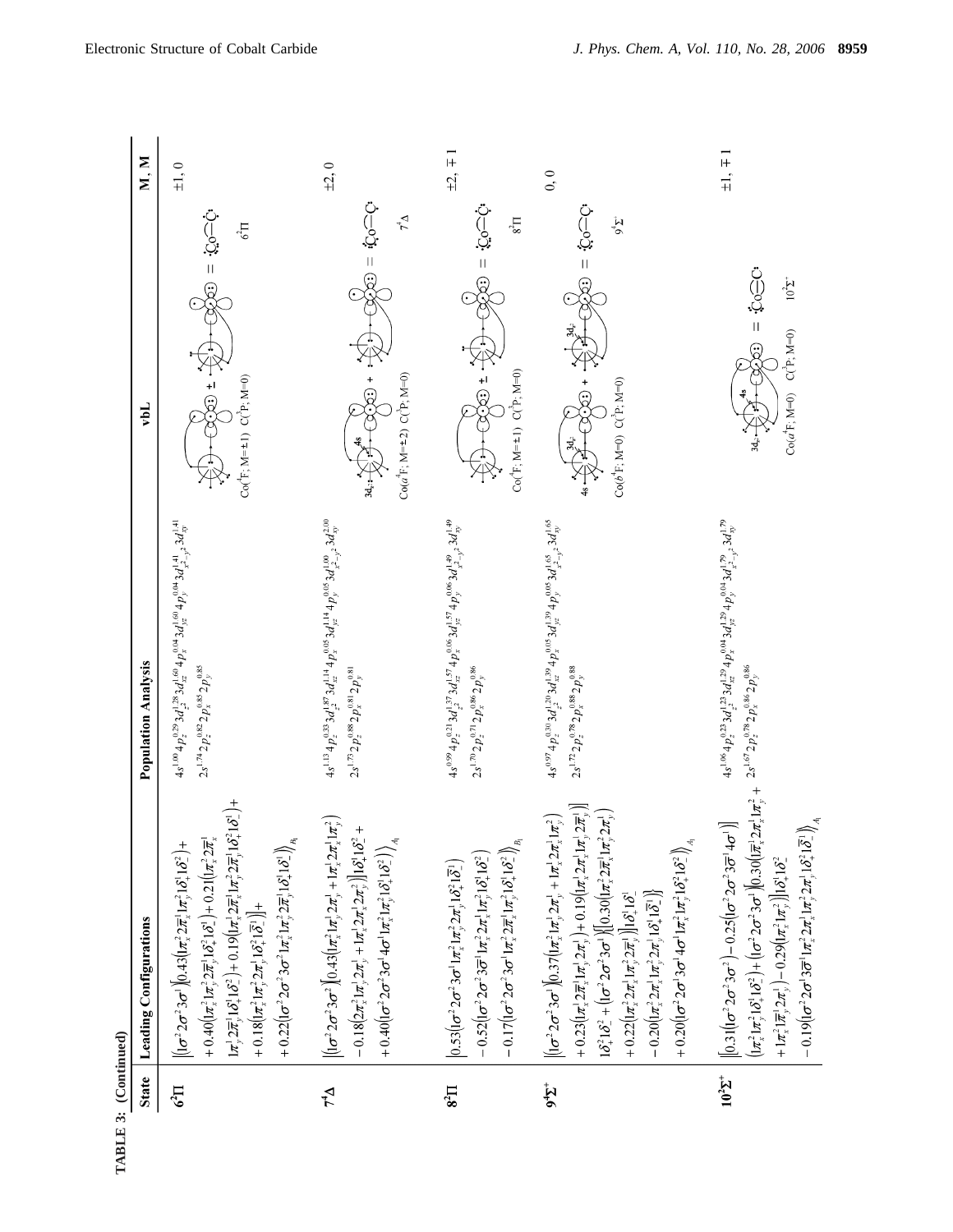

|                   | <b>State</b> Leading Configurations                                                                                                                                                                                                                                                                                                                                                                                                                                                                                                                                                                                                                                                                                                                                                                                                                                                                                                                                                                                                                                                                                                                                                                                                                                                                                                      | <b>Population Analysis</b>                                                                                                                                                                  | M, M<br>vbL                                                                                                                                                                                                                                                                                                                                                                                                                                                          |
|-------------------|------------------------------------------------------------------------------------------------------------------------------------------------------------------------------------------------------------------------------------------------------------------------------------------------------------------------------------------------------------------------------------------------------------------------------------------------------------------------------------------------------------------------------------------------------------------------------------------------------------------------------------------------------------------------------------------------------------------------------------------------------------------------------------------------------------------------------------------------------------------------------------------------------------------------------------------------------------------------------------------------------------------------------------------------------------------------------------------------------------------------------------------------------------------------------------------------------------------------------------------------------------------------------------------------------------------------------------------|---------------------------------------------------------------------------------------------------------------------------------------------------------------------------------------------|----------------------------------------------------------------------------------------------------------------------------------------------------------------------------------------------------------------------------------------------------------------------------------------------------------------------------------------------------------------------------------------------------------------------------------------------------------------------|
| $11^{2} \Delta$   | $\left  1\sigma^2 2\sigma^2 3\sigma^1 4\sigma^1 \right  0.64 \left( \left  \pi_x^2 1\pi_y^2 \right. \right) - 0.19 \left( \left  \pi_x^2 2\pi_y^2 \right. +$<br>+ $2\pi_{x}^{2}1\pi_{y}^{2}$ $\left  \left  \left( \overline{\delta}_{x}^{1}1\delta_{z}^{2} \right) + 0.36 \left  \left( \sigma^{2} 2\sigma^{2} 3\sigma^{1} 4\overline{\sigma}^{1} \right) \right  \right.$<br>$\left[\pi_1^2 \left[\pi_1^2 \left[ \delta_1^2 \right] \delta_2^2 \right] - 0.18 \left[ \left[ \sigma^2 2 \sigma^2 3 \sigma^1 4 \sigma^1 \right] \right] \right]$<br>$\left( \pi_{\scriptscriptstyle \mathcal{X}}^{\,2} \,\overline{\pi}_{\scriptscriptstyle \mathcal{Y}}^{\,1}\,2\overline{\pi}_{\scriptscriptstyle \mathcal{Y}}^{\,1}+ \,\overline{\pi}_{\scriptscriptstyle \mathcal{X}}^{\,1}\,2\overline{\pi}_{\scriptscriptstyle \mathcal{X}}^{\,1}\, \pi_{\scriptscriptstyle \mathcal{Y}}^{\,2}\right)\left \left( \delta_{\scriptscriptstyle \mathcal{Y}}^{\,1}\, \delta_{\scriptscriptstyle \mathcal{Z}}^{\,2}\,\right]\right\rangle_{A_{\!\scriptscriptstyle\mathcal{Y}}}$                                                                                                                                                                                                                                                                       | $4s^{1.05}4p^{0.38}_z3d^{1.82}_{z^2}3d^{1.25}_{xz}4p^{0.04}_xd^{1.25}_z4p^{0.04}_y3d^{1.50}_{z^2-y^2}3d^{1.50}_{xy}$<br>$2s^{1.69} 2p_z^{1.00} 2p_x^{0.71} 2p_y^{0.71}$                     | $\pm 3, \mp 1$<br>ිරින = ලැන<br>$11^2\Delta$<br>$-320$<br>$Co(b^4F; M=\pm 3, \mp 1)$ $C(P; M=\mp 1)$                                                                                                                                                                                                                                                                                                                                                                 |
| $12^{4}$ $\Delta$ | $-0.38$   $\sigma^2 2\sigma^2 3\sigma^2 (l\pi_x^2 2\pi_x^1 l\pi_y^2 + l\pi_x^2 l\pi_y^1 l\pi_y^1$<br>$0.50 1\sigma^2 2\sigma^2 3\sigma^1 4\sigma^1 1\pi_x^2 1\pi_y^2 1\delta_x^2 1\delta_x^1$<br>$\left(1\delta_{+}^{2}1\delta_{-}^{1}\right)\!\!\Big\rangle_{A_{\parallel}}$                                                                                                                                                                                                                                                                                                                                                                                                                                                                                                                                                                                                                                                                                                                                                                                                                                                                                                                                                                                                                                                            | $4s^{1.14} + p^{0.33}_{z} 3d^{1.68}_{z^2} 3d^{1.26}_{xz} + p^{0.04}_{x} 3d^{1.26}_{yz} 4p^{0.04}_{y} 3d^{1.98}_{x^2-y^2} 3d^{1.01}_{xy}$<br>$2s^{1.74} 2p_z^{1.05} 2p_x^{0.70} 2p_y^{0.70}$ | $\pm 1, \pm 1$<br>වටා = ගරන<br>$12^{4}$ $\Delta$<br>$\begin{picture}(20,20) \put(0,0){\vector(0,1){30}} \put(15,0){\vector(0,1){30}} \put(15,0){\vector(0,1){30}} \put(15,0){\vector(0,1){30}} \put(15,0){\vector(0,1){30}} \put(15,0){\vector(0,1){30}} \put(15,0){\vector(0,1){30}} \put(15,0){\vector(0,1){30}} \put(15,0){\vector(0,1){30}} \put(15,0){\vector(0,1){30}} \put(15,0){\vector(0,1){30}} \put(15,0){\vector(0$<br>$Co(b^4F; M=±3, F1) C(^3F; M=F1)$ |
| $13^6\Phi$        | $\left(  \pi^{\scriptscriptstyle{1}}_{\scriptscriptstyle{X}} \!\! \left. 2 \pi^{\scriptscriptstyle{1}}_{\scriptscriptstyle{X}} \! \left. 1 \pi^{\scriptscriptstyle{2}}_{\scriptscriptstyle{Y}} \!\! 2 \pi^{\scriptscriptstyle{1}}_{\scriptscriptstyle{Y}} \! \left. 1 \delta^{\scriptscriptstyle{2}}_{\scriptscriptstyle{Z}} \! \left. 1 \delta^{\scriptscriptstyle{2}}_{\scriptscriptstyle{Z}} \! \left. 1 \pi^{\scriptscriptstyle{2}}_{\scriptscriptstyle{Z}} \!\! 2 \pi^{\scriptscriptstyle{1}}_{\scriptscriptstyle{X}} \! \left. 1 \pi^{\scriptscriptstyle{1}}_{\scriptscriptstyle{Y}} \!\$<br>$\left[1\delta_1^2 1 \delta_2^1 - \left[0.24\left(\ln_2^2 2\overline{\pi}_2^1 \ln_2^1 2\pi_2^1\right) + 0.24\left(\ln_2^2 2\pi_2^1\right)\right]\right]$<br>≂<br>$-I\pi_x^! 2\pi_x^! 1\pi_y^2 2\pi_y^! 1\delta_x^2 1\delta_x^! 1 - (1\sigma^2 2\sigma^1 3\sigma^1 4\sigma^1)$<br>$\left[0.25\left(\frac{1}{\pi_{x}^{2}}2\overline{\pi}_{x}^{1}1\pi_{y}^{2}2\pi_{y}^{1}\right)+0.19\left(\frac{1}{\pi_{x}^{2}}2\pi_{z}^{1}1\pi_{y}^{2}2\overline{\pi}_{y}^{1}\right)\right]$<br>$\Big 0.45\Big( \sigma^2 2 \sigma^2 3 \sigma^1\Big)\Big 1\pi_{\rm s}^2 2\pi_{\rm s}^1 1\pi_{\rm s}^1 2\pi_{\rm s}^1 1\delta_{\rm s}^2 1\delta_{\rm s}^2 -$<br>$1\pi^1$ , $2\pi^1$ , $[(\delta_1^1 1\delta_2^2)] + 0.18(1\sigma^2 3\sigma^1 4\sigma^2)$ | $4s^{1.03}4p_z^{0.33}3d_{z^2}^{1.69}3d_{xz}^{1.51}4p_x^{0.05}3d_{yz}^{1.51}4p_y^{0.05}3d_{x^2-y^2}^{1.49}3d_{xy}^{1.49}$<br>$2s^{1.71}2p_z^{0.80}2p_x^{0.92}2p_y^{0.92}$                    | $\pm 3, 0$<br>$\odot\odot\odot$ = $\odot\odot\odot\odot$<br>$13^{6}\Phi$<br>東平・受け<br>$Co(a^TF; M=+3)$ $C(^P; M=0)$                                                                                                                                                                                                                                                                                                                                                   |
|                   | $ \delta^1 $ +<br>$-[(\sigma^2 2\sigma^1 3\sigma^1 4\sigma^1)(0.29(\ln^2_{\chi} 2\pi^1_{\chi}1\pi^2_{\chi} 2\pi^1_{\chi}1\delta^1_{\chi}1$<br>+ $0.24\left[\frac{1}{\pi_{x}^{2}} 2\pi_{x}^{1} 1\pi_{y}^{2} 2\overline{\pi}_{y}^{1} 1 \delta_{x}^{1} 1 \delta_{y}^{1} 1 0.19\left(\frac{1}{\pi_{x}^{1}} 2\overline{\pi}_{x}^{1}\right)\right]$<br>+ $0.33$ $\left[\frac{\sigma^2 2\sigma^2 3\sigma^2 \ln \left\lfloor \frac{2\pi \sqrt{1}}{2}, \frac{2\pi \sqrt{1}}{2}\right\rfloor + \frac{2\pi \sqrt{10}}{2}\right]$<br>$1\pi_y^1 2\pi_y^1 1\delta_x^2 1\delta_z^2 - 1\pi_x^2 2\pi_x^1 1\pi_y^2 2\pi_y^1 1\delta_z^1 1\overline{\delta}_z^1\bigg)_A$<br>$14^{\circ} \Sigma^+ c \left\lVert [0.63[(\sigma^2 2 \sigma^2 3 \sigma^1) - 0.25[(\sigma^2 3 \sigma^1 4 \sigma^2)] \right\rVert$<br>$\left( \frac{1}{2} \pi_{x}^{2} 2 \pi_{y}^{1} 1 \pi_{y}^{2} 2 \pi_{y}^{1} 1 \delta_{y}^{1} 1 \delta_{z}^{1} \right)$                                                                                                                                                                                                                                                                                                                                                                                                                        | $4s^{1.07}4p^{0.31}_{z}3d^{1.07}_{z^2}3d^{1.76}_{xz}4p^{0.06}_{x}3d^{1.76}_{yz}4p^{0.06}_{y}3d^{1.24}_{z^2-y^2}3d^{1.24}_{xy}$<br>$2s^{1.73}2p_z^{0.78}2p_x^{0.93}2p_y^{0.93}$              | 0, 0<br>$3-25 = 355$<br>$Co(a4F; M=0)$ $C(^{3}P; M=0)$ $14^{6}\Sigma^{+}_{G}$                                                                                                                                                                                                                                                                                                                                                                                        |
|                   | $-0.19$ $(1\sigma^2 3\sigma^1 4\sigma^2 1\pi_x^2 2\pi_x^1 1\pi_y^2 2\pi_y^1 1\delta_x^1 1\delta_z^1)\Big _{A}$<br>$14^{\circ} \Sigma^{+}$   $\Big  0.80 \Big  10^{-2} 2\sigma^{2} 3\sigma^{1} 1\pi_{x}^{2} 2\pi_{x}^{1} 1\pi_{y}^{2} 2\pi_{y}^{1} 1\delta_{x}^{1} 1\delta_{y}^{1} 1\Big  +$<br>+ $0.27[(\sigma^2 2\sigma^2 3\sigma^1 1\pi_x^1 2\pi_x^1 1\pi_y^1 2\pi_y^1 1\delta_x^2 1\delta_z^2]$                                                                                                                                                                                                                                                                                                                                                                                                                                                                                                                                                                                                                                                                                                                                                                                                                                                                                                                                       | $4s^{0.95}4p_z^{0.24}3d_z^{1.56}3d_{zz}^{1.81}4p_x^{0.13}3d_{yz}^{1.81}4p_y^{0.13}3d_{xz}^{1.11}.3d_{xy}^{1.11}$<br>$2s^{1.71}2p_z^{0.70}2p_x^{0.93}2p_y^{0.93}$                            | $\frac{1}{2}$ $\frac{1}{2}$ $\frac{1}{2}$ $\frac{1}{2}$ $\frac{1}{2}$ $\frac{1}{2}$<br>$Co(b^4F; M=0)$ $C(^3P; M=0)$ $14^9\Sigma_1^+$                                                                                                                                                                                                                                                                                                                                |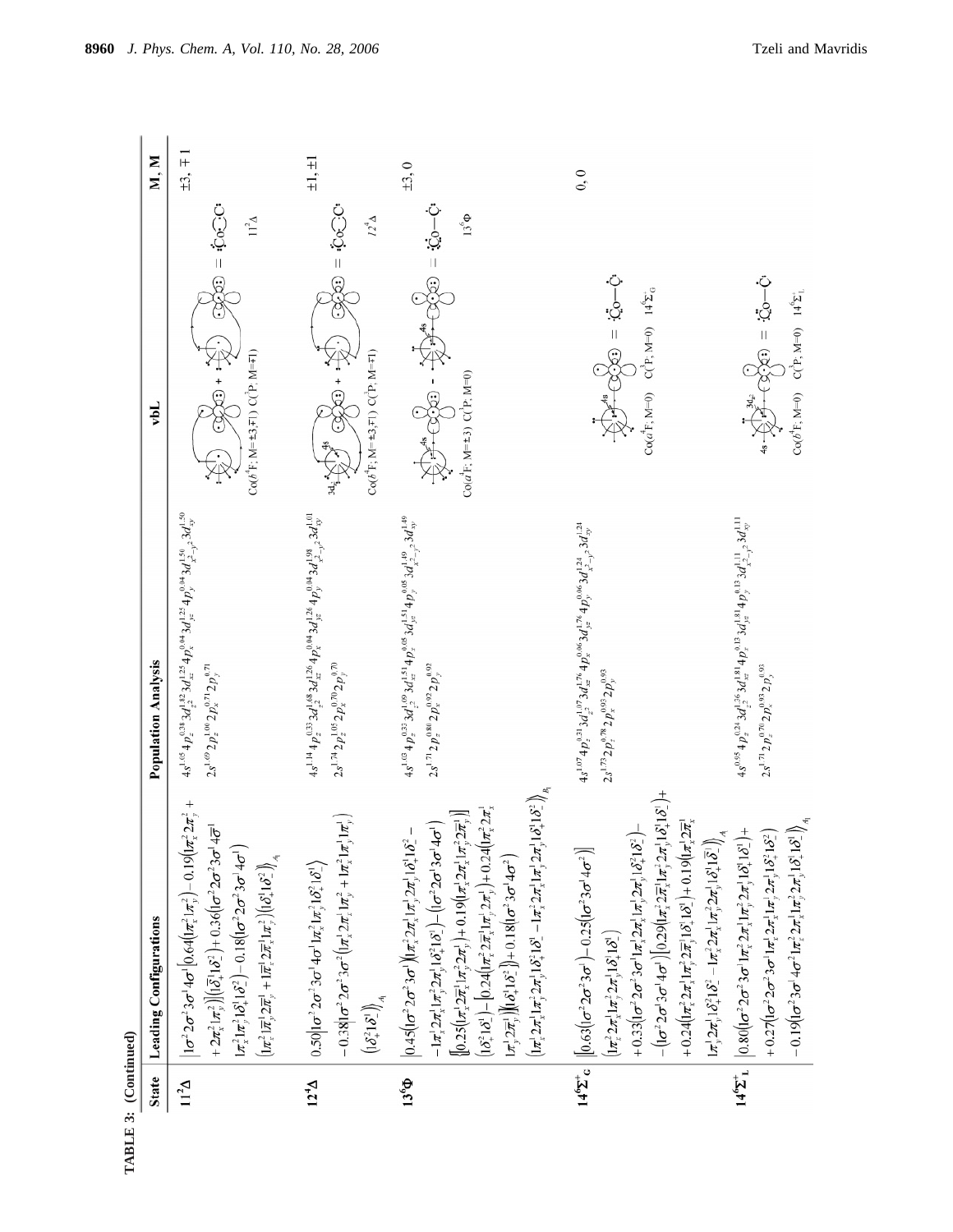| <b>State</b>    | Leading Configurations                                                                                                                                                                                                                                                                                                                                                                                                                                                                                                                                                                                                                                                                                                                                                                                                                                                                                                                                              | <b>Population Analysis</b>                                                                                                                                                   | rpT                                                                                                                          | M, M           |
|-----------------|---------------------------------------------------------------------------------------------------------------------------------------------------------------------------------------------------------------------------------------------------------------------------------------------------------------------------------------------------------------------------------------------------------------------------------------------------------------------------------------------------------------------------------------------------------------------------------------------------------------------------------------------------------------------------------------------------------------------------------------------------------------------------------------------------------------------------------------------------------------------------------------------------------------------------------------------------------------------|------------------------------------------------------------------------------------------------------------------------------------------------------------------------------|------------------------------------------------------------------------------------------------------------------------------|----------------|
| 15 <sup>4</sup> | $\left(1\pi_{*}^{2}1\pi_{y}^{2}2\pi_{y}^{1}1\delta_{+}^{2}1\delta_{-}^{1}+1\pi_{*}^{2}2\pi_{*}^{1}1\pi_{y}^{2}1\delta_{+}^{1}1\delta_{-}^{2}\right)\right)_{B}$<br>+ $[0.25(\mathrm{I}\sigma^22\sigma^13\sigma^2)+0.23(\mathrm{I}\sigma^22\sigma^23\sigma^1)$<br>$\left  0.39\right\  \sigma^{2}2\sigma^{2}3\sigma^{2}1\pi _{\ast }^{2}1\pi _{\nu }^{2}2\pi _{\nu }^{1}1\delta _{\mu }^{1}1\delta _{\nu }^{2}\right)$                                                                                                                                                                                                                                                                                                                                                                                                                                                                                                                                               | $4s^{1.14}4p^{0.23}_23d^{1.45}_{z^2}3d^{1.56}_{xz}4p^{0.06}_{x}3d^{1.56}_{yz}4p^{0.06}_{y}3d^{1.34}_{x^2-y^2}3d^{1.34}_{xy}$<br>$2s^{1.69}2p_z^{0.78}2p_x^{0.88}2p_y^{0.88}$ | $Q = Q$<br>$15^{4}$<br>$Co(a^4F; M=\pm 1)$ $C(^3P; M=0)$                                                                     | $\pm 1, 0$     |
| $164$ Φ         | $0.18 (1\sigma^2 2\sigma^1 3\sigma^2 1\pi_x^1 2\pi_x^1 1\pi_y^2 2\pi_y^1 1\delta_x^2 1\overline{\delta}_1^n) \Big)_{\!\! \beta_1}$<br>$0.26$ $(1\sigma^2 2\sigma^2 3\bar{\sigma}^1 1\pi_x^2 2\pi_x^1 1\pi_y^1 2\pi_y^1 1\delta_x^1 1\delta_x^2)$<br>$0.26(1\sigma^2 2\sigma^2 3\sigma^1 1\overline{\pi}_x^1 2\pi_x^1 1\pi_y^2 2\pi_y^1 1\delta_x^2 1\delta_x^1)$ –<br>$0.20([{\sigma}^22{\sigma}^13{\sigma}^14{\overline{\sigma}}^11{\pi_{x}^2}2{\pi_{x}^11}{\pi_{y}^2}1{\delta_{x}^2}1{\delta_{x}^2}]$ -<br>$\Big 0.30 \Big( \sigma^2 2 \sigma^1 3 \sigma^2 \Big) \Big  \pi_x^2 1 \pi_y^2 2 \pi_y^1 1 \delta_x^2 1 \delta_x^1 +$<br>$1\pi_{x}^{2} 2\pi_{x}^{1} 1\pi_{y}^{2} 1\delta_{x}^{1} 1\delta_{z}^{2}$                                                                                                                                                                                                                                                       | $4s^{1.10}4p_z^{0.24}3d_{z^2}^{1.20}3d_{xz}^{1.53}4p_x^{0.05}3d_{yz}^{1.53}4p_y^{0.05}3d_{x^2-z^2}^{1.49}3d_{xy}^{1.49}$<br>$2s^{1.65}2p_z^{0.77}2p_x^{0.91}2p_y^{0.93}$     | $Q=Q$ = $Q$<br>$\Phi_{\rm r}$ 9/<br>$Co(a^{4}F; M=\pm 3)$ $C(^{3}P; M=0)$                                                    | $\pm 2, \pm 1$ |
| $176$ I         | $\left[0.20\left(\frac{1}{\pi_{x}^{2}} 2\pi_{x}^{1} 1\pi_{y}^{1} 2\pi_{y}^{1} + 1\pi_{x}^{2} 2\pi_{x}^{1} 1\pi_{y}^{1} 2\pi_{y}^{1} 16_{x}^{1} 16_{x}^{2} + \cdots \right]$<br>+ $0.20[(\sigma^2 2\sigma^1 3\sigma^2 4\sigma^1 1\pi_x^1 2\overline{\pi}_x^1 1\pi_y^2 2\pi_y^1 1\delta_x^1 1\delta_x^1$<br>+ $1\pi_x^1 2\pi_x^1 1\pi_y^2 2\pi_y^1 1\delta_x^2 1\delta_x^1$ ) – $(1\sigma^2 2\sigma^1 3\sigma^1 4\sigma^1)$<br>$-0.34$ $(c22\sigma23\sigma1)(1\pix22\pix11\piy12\piy11\delta121\delta22$<br>+ $0.19(1\sigma^2 2\sigma^1 3\sigma^2)(1\pi_x^2 2\pi_x^1 1\pi_y^1 2\pi_y^1 1\delta_x^1 1\delta_z^2$<br>$\left  0.37 \left( \left[ \sigma^2 2 \sigma^2 3 \sigma^2 1 \pi_x^1 2 \pi_x^1 1 \pi_y^2 2 \pi_y^1 1 \delta_x^1 1 \delta_x^2 \right] \right) \right $<br>+ $0.23\left(\left(n_x^1 2\pi_x^1 1\pi_y^2 2\pi_y^1 1\delta_x^2 1\delta_y^1\right)\right)$ +<br>$\left.-1\pi^!_x 2\pi^!_x 1\pi^2_y 2\pi^!_y 1\delta^!_+ 1\delta^!_- \right)_{\!\!\beta_1}$ | $4s^{1.08}4p_z^{0.22}3d_z^{1.34}3d_{xz}^{1.57}4p_x^{0.05}3d_{yz}^{1.66}4p_y^{0.05}3d_{x_z-1,z}^{1.34}3d_{xy}^{1.34}$<br>$2s^{1.72}2p_z^{0.79}2p_x^{0.92}2p_y^{0.92}$         | $\frac{1}{2} - \frac{1}{2}$ = $\frac{1}{2}$<br>$Co(a^4F; M=1)$ $C(^4P; M=0)$ $17^6\Pi$<br>$\frac{1}{\sqrt{2}}\sum_{k=1}^{n}$ | $\pm 1, 0$     |
| $18^{6}$        | $\left( \frac{1}{\pi} \frac{1}{2} 2 \pi \frac{1}{2} 1 \pi \frac{1}{2} 2 \pi \frac{1}{2} 1 \delta_{+}^{2} 1 \delta_{-}^{2} \right) + \left( \frac{1}{\pi} \sigma^{2} 2 \sigma^{2} 3 \sigma^{1} 4 \sigma^{1} \right)$<br>$-0.23\left(\left \pi_{x}^{1}2\pi_{x}^{2}2\pi_{y}^{2}+2\pi_{x}^{2}1\pi_{y}^{1}2\pi_{y}^{1}\right)\right \delta_{x}^{1}1\delta_{z}^{2}$<br>$\left[\left[0.60\left(\left(\sigma^{2}2\sigma^{2}3\sigma^{2}\right)-0.26\left(\left(\sigma^{2}2\sigma^{2}4\sigma^{2}\right)\right)\right.\right.$<br>$-0.23 (1\pi_x^1 2\pi_x^1 1\pi_y^1 2\pi_y^1 1\overline{\delta}_+^1 1\delta_-^2)\Big _{A_1}$<br>$[0.40(\ln_x^2 1\pi_y^1 2\pi_y^1 + 1\pi_x^1 2\pi_x^1 1\pi_y^2)]$                                                                                                                                                                                                                                                                              | $4s^{1.11}4p^{0.34}_z3d^{1.95}_{zz}3d^{1.04}_{xz}4p^{0.05}_x3d^{1.04}_{yz}4p^{0.05}_y3d^{1.00}_{xz}2d^{1.99}_{xy}$<br>$2s^{1.73}2p_z^{0.81}2p_x^{0.91}2p_y^{0.91}$           | රා—ග් = ගුරා<br>$18^6\Delta$<br>ACH + ECO<br>$Co(a^{T}F; M=\pm 2)$ $C(^{3}F; M=0)$                                           | $\pm 2, 0$     |